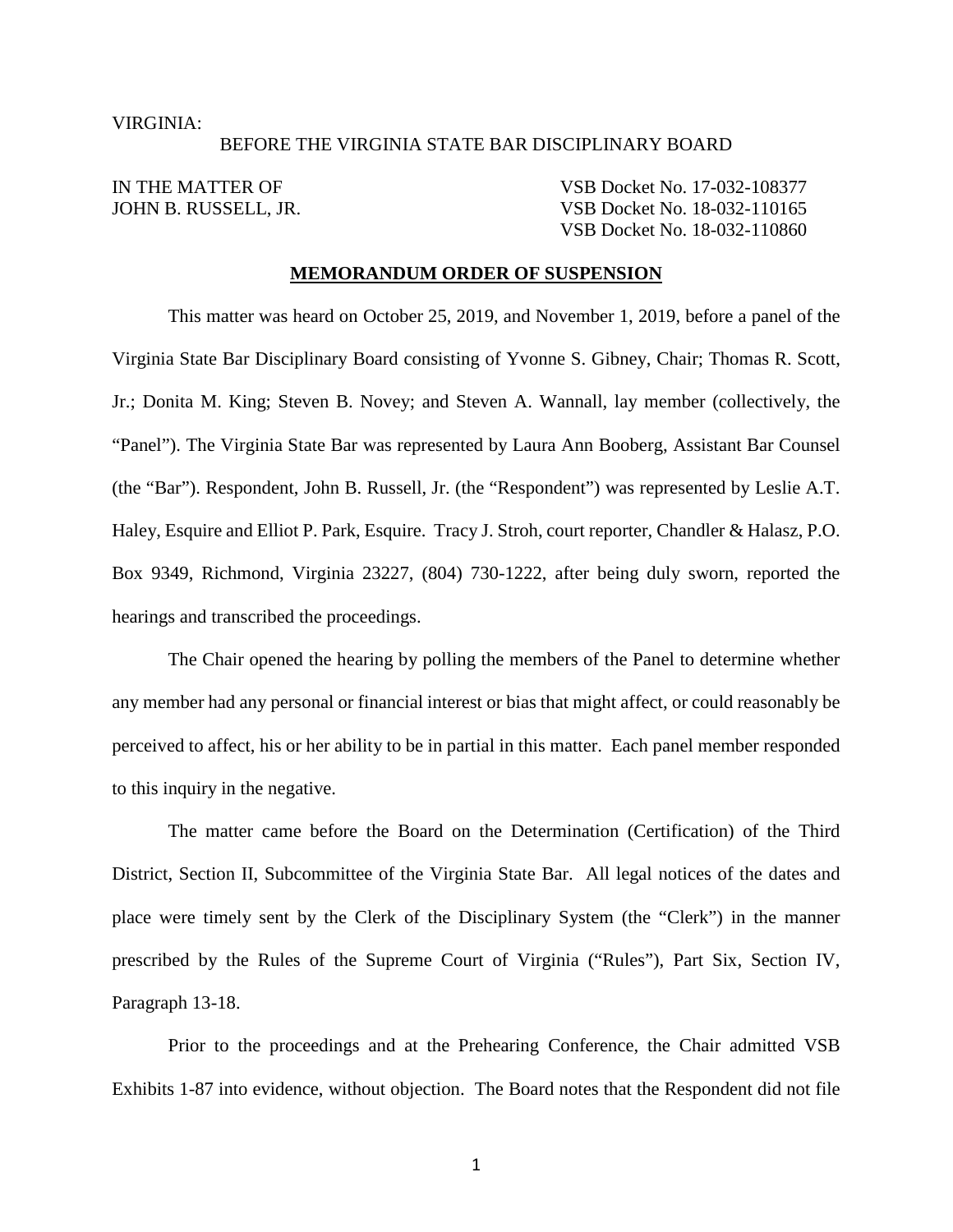an answer to the Certification, did not participate in the pretrial conference, did not file a witness or exhibit list, and did not object to the Bar's witness or exhibit lists.

The Board heard testimony from the following individuals on behalf of the Bar during the misconduct phase of the hearing: Respondent; Tylette Bryant; Tara B. Mobley; Kathryn S. Wagner; and Cynthia Wright.

The Board considered the witnesses' testimony and the exhibits, heard argument of counsel for the Bar and for the Respondent and met in private to consider its decision. All the factual findings made by the Board were found to have been proven by clear and convincing evidence.

#### **RESPONDENT'S MOTIONS FOR CONTINUANCE**

On October 22, 2019, Respondent filed a Motion for Continuance, asserting that he "failed to participate in any meaningful and timely manner to the [three disciplinary cases that are the subject of this hearing] until he retained counsel, Leslie A.T. Haley, on Friday, October 18, 2019." Respondent argued that his failure to file an answer, exhibits, exhibit list or witness list, or participate in the pre-hearing conference in this matter, in light of his forty-one years without a disciplinary record, suggests an impairment, and that the "need for an impairment evaluation is an exceptional circumstance and necessary to prevent injustice" pursuant to Part 6, Section IV, Paragraph 13-18.F of the Rules.

The Bar objected, citing the language of the Notice of Hearing given to the Respondent on June 5, 2019, which set the hearing for October 25, 2019, and the language of the Pre-Hearing Order. The Notice of Hearing states that "it is the Policy of the Disciplinary Board not to grant a continuance" and that "if the hearing date conflicts with your schedule . . . the Board will consider a request for a continuance if made in writing within fourteen days after mailing of the notice of hearing." The Pre-Hearing Order stated, in pertinent part, "Motions for continuances of any of the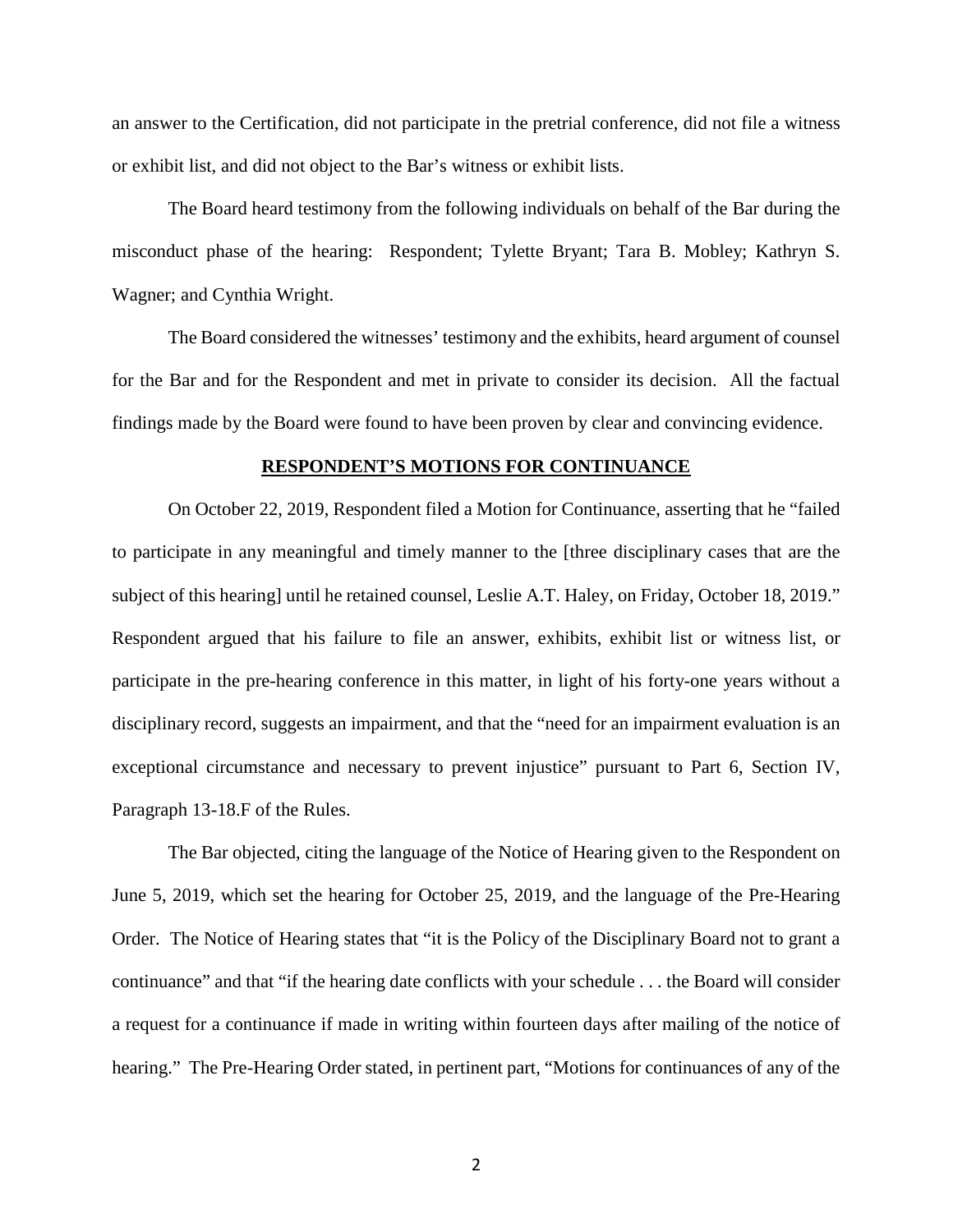dates . . . are strongly discouraged and are only granted under the most dire circumstances." It further stated that "Motions heard less than 10 days prior to the hearing are rarely granted."

The Chair denied the Motion in a hearing by teleconference, in which counsel for the Bar and for the Respondent participated, on October 23, 2019.

On October 24, 2019, the Respondent filed his Second Motion for Continuance, again claiming the need for an impairment evaluation and requesting that the entire Board hear the Motion. On October 25, 2019, in a closed hearing requested by the Respondent held prior to the hearing of this matter, the Board heard argument of counsel on the motion. In the absence of any evidence or proffer of evidence to suggest that the Respondent may have an impairment, other than his counsel's assertion that his failure to participate in this disciplinary matter until the  $11<sup>th</sup>$ hour suggested an impairment, the Board denied the Motion.

With respect to Respondent's claim of a possible impairment that would justify delaying the proceedings, Respondent offered no evidence to suggest the existence of an impairment. Indeed, Respondent's counsel stated that Respondent continued to represent clients in federal court with competence and diligence and that the alleged impairment did not affect his representation of his current clients. Rather, Respondent claimed that the claimed impairment affected only Respondent's ability to respond to the Bar complaints that were the subject of the hearing.

The Board elected not to postpone the hearing to initiate an impairment proceeding, pursuant to ¶13-23.B of the Rules, as Respondent provided no evidence on which to base a belief that the Respondent may have an impairment.

Because the hearing did not conclude on October 25, 2019, the hearing was continued to November 1, 2019, following discussion with Respondent, counsel for the Bar and the Respondent, and the Board members. During the discussion Respondent stated that he believed he had a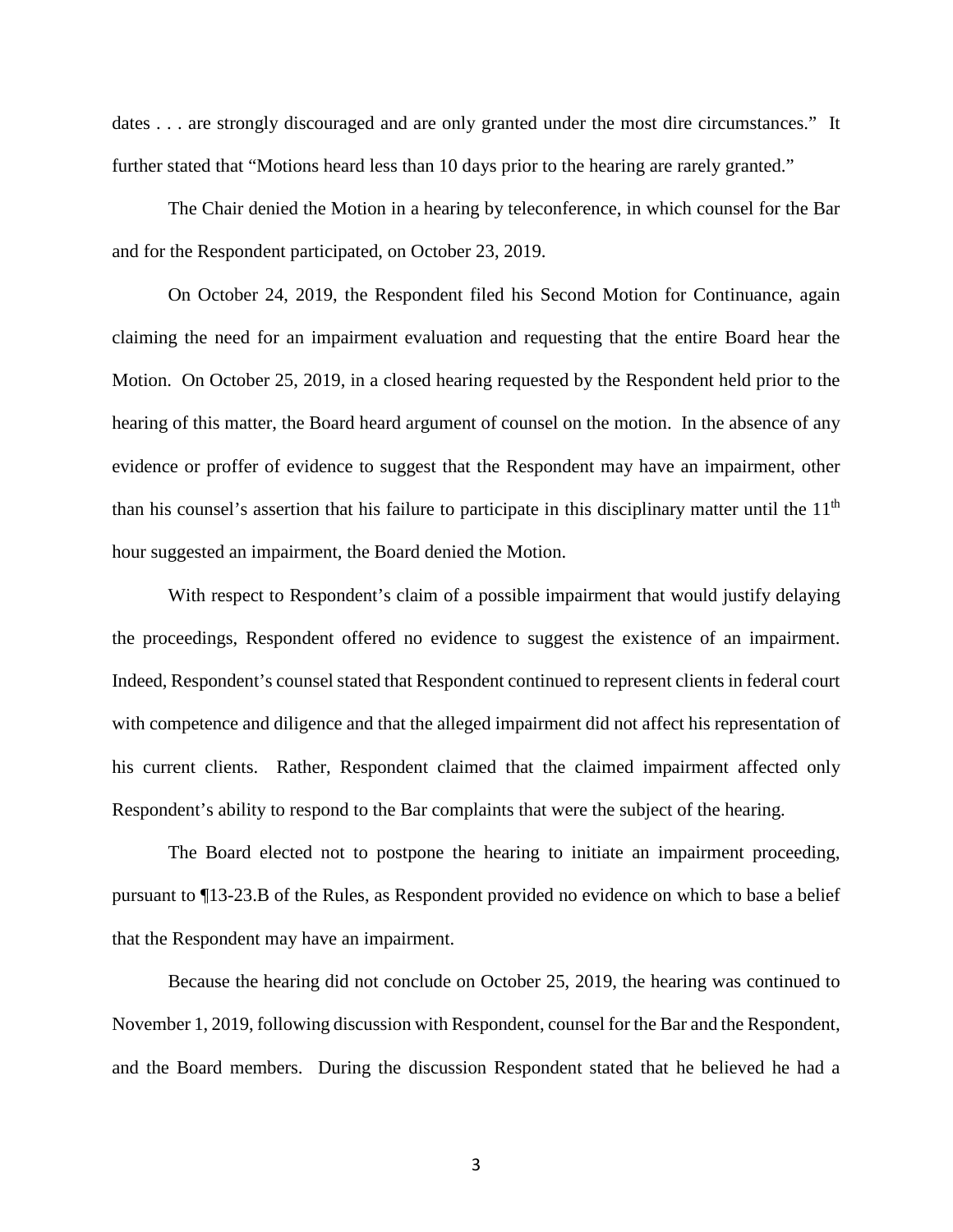meeting with a representative of the Department of Justice in Richmond on behalf of a client on the morning of November 1, 2019. The Board advised that it would attempt to accommodate his schedule on November 1, 2019.

On October 31, 2019, Respondent filed a Third Motion for a Continuance, requesting a continuance of the November 1, 2019 hearing due to a meeting with the DOJ that Respondent claimed was a conflict. The motion claimed that the meeting was to be held in Washington, DC at 11 a.m. In support of his Motion, he attached an email from [William.M.Montague@usdoj.gov](mailto:William.M.Montague@usdoj.gov) to [JBR@jbrusselllaw.com,](mailto:JBR@jbrusselllaw.com) which the Motion describes as "a message from DOJ sent by electronic mail on October 29, 2019 at 1343 [1:43 p.m.]" The sender's message stated, in pertinent part, "I am available on Friday [November  $1<sup>st</sup>$ ], and can meet at any time before noon or after 2:00. Let me know what works best for your schedule." Thus, the attached email reflected that 5 days after the hearing had been continued to November  $1<sup>st</sup>$ , Respondent was actively scheduling a meeting with the DOJ for November  $1<sup>st</sup>$  and that the DOJ representative was available to meet with Respondent "anytime after 2:00," which would have avoided any conflict with the continued hearing in this matter.

The Board therefore denied the Third Motion for Continuance. The Respondent thereafter testified on November 1, 2019 by telephone both in the misconduct phase and in the sanction phase.

#### **FACTUAL FINDINGS COMMON TO ALL THREE COMPLAINTS**

# **VSB DOCKET NO. 18-032-110860 Complainant: Tara Breeding Mobley VSB DOCKET NO. 17-032-108377 Complainant: LeAllen Alexander VSB DOCKET NO. 18-032-110165 Complainant: Kathryn S. Wagner**

Respondent has been a member in good standing of the Virginia State Bar and licensed to practice law in the Commonwealth of Virginia since 1978. Respondent is the sole attorney in his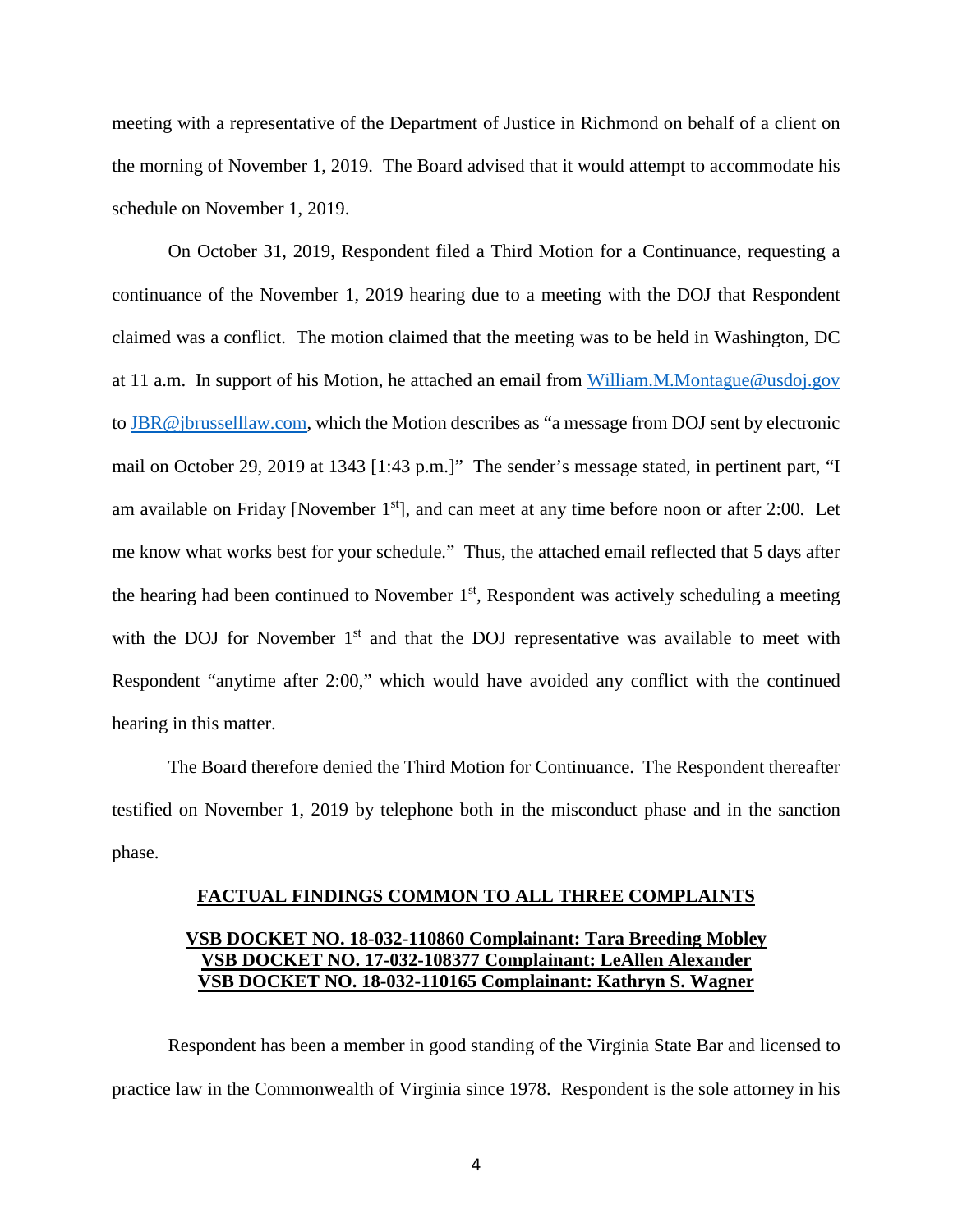firm, John B. Russell, Jr. and Associates. He is not licensed to practice law in any state other than Virginia.

Respondent entered a business relationship with Jonathan Rubin ("Rubin"), a non-attorney,

in December 2014. Rubin was the sole owner of JR Portfolio Management, LLC. The terms of

the business relationship between Respondent and Rubin are documented in the "JR Portfolio

Management, LLC Operating Agreement." The Agreement states that

- JR Portfolio Management, LLC provides "legal assistant services to law firms on a contract basis";
- Respondent's law firm is the "sole customer" of JR Portfolio Management, LLC;
- "To provide the services required by" Respondent's law firm, JR Portfolio Management, LLC "will be required to open bank accounts and merchant accounts in their name dba John B. Russell, Jr & Associates";
- JR Portfolio Management, LLC "will give [Respondent's law firm] access to all records of any accounts opened per this Agreement"; and
- Respondent's law firm will "provide oversight, guidance, and direction for JR Portfolio Management, LLC's operations."

VSB Ex. 7.

Rubin operated JR Portfolio Management, LLC as a mortgage assistance relief service

provider, a business that solicited clients in financial need who would be encouraged to enter into a contractual agreement with Respondent's firm.<sup>[1](#page-22-0)</sup> Under these contractual agreements the firm would charge the clients a fee to prepare a loan modification proposal to be submitted to their

lenders.

Rubin sought Respondent out to take advantage of an exemption contained in a Federal Trade Commission ("FTC") regulation referred to as the MARS Rule, described below. That exception, Rubin believed, would allow Rubin to operate his business more profitably. As

 $1$  The names used to identify Respondent's firm are not consistent in the documents used by JR Portfolio Management, LLC's operation. The various names include "Attorney John B. Russell Loss Mitigation Division," "Loss Mitigation Division of John B. Russell Law Firm," "John B. Russell Jr. Attorneys at Law," "John B. Russell Law Firm," and "John B. Russell, Jr. & Associates, PLC."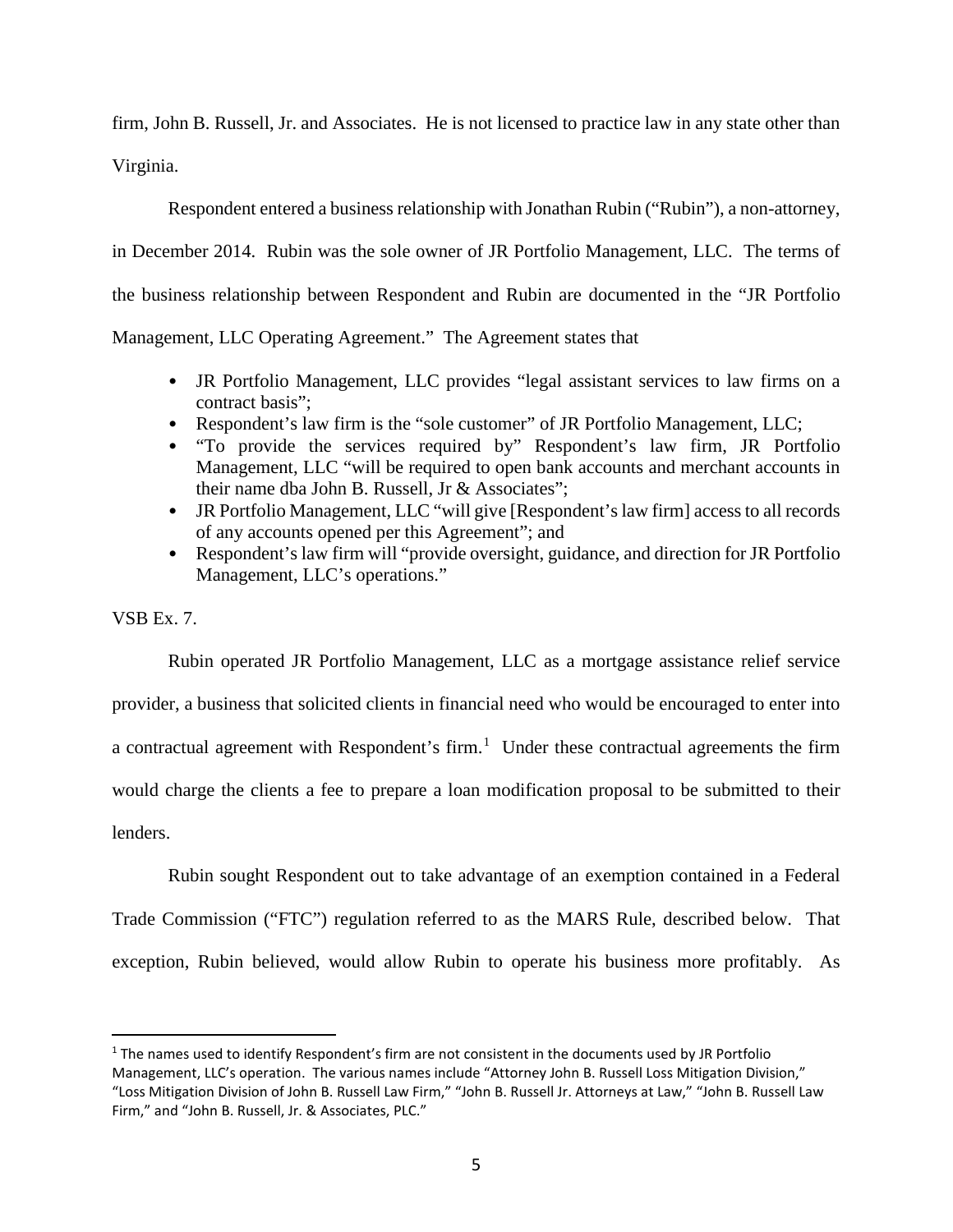Respondent described it, if that exemption could not be utilized, "the MARS Rule essentially made it impractical, if not impossible to run a business and comply with the MARS Rule."

The Mortgage Assistance Relief Services ("MARS") Rule of the Federal Trade Commission, 12 CFR § 1015, governs JR Portfolio Management, LLC's operation. The MARS Rules states that it is a violation "for any mortgage assistance relief service provider to request or receive payment of any fee or other consideration until the consumer has executed a written agreement between the consumer and the consumer's loan dwelling holder or servicer incorporating the offer of mortgage assistance relief the provider obtained from the consumer's dwelling holder or servicer." 12 CFR § 1015.5(a).

The MARS Rule contains an exemption from this provision if the mortgage assistance relief service provider is an attorney and the attorney: "(1) provides mortgage assistance relief services as part of the practice of law;" and "(2) is licensed to practice law in the state in which the consumer for whom the attorney is providing mortgage assistance relief services resides or in which the consumer's dwelling is located." The exemption further requires that the attorney "deposi[t] any funds received from the consumer prior to performing legal services in a client trust account; . . ." 12 CFR § 1015.7.

Respondent researched the MARS Rule and the attorney exemption and concluded that Rubin and JR Portfolio Management, LLC could utilize the exemption after entering the Agreement with Respondent.

To address the requirement in the attorney exemption to the MARS Rule for the attorney to be licensed to practice law in the state where the consumer resides or where the consumer's dwelling is located, Respondent entered an agreement with Friedman Law Associates, P.C. ("Friedman"), a New York law firm. The agreement with Friedman provided Respondent a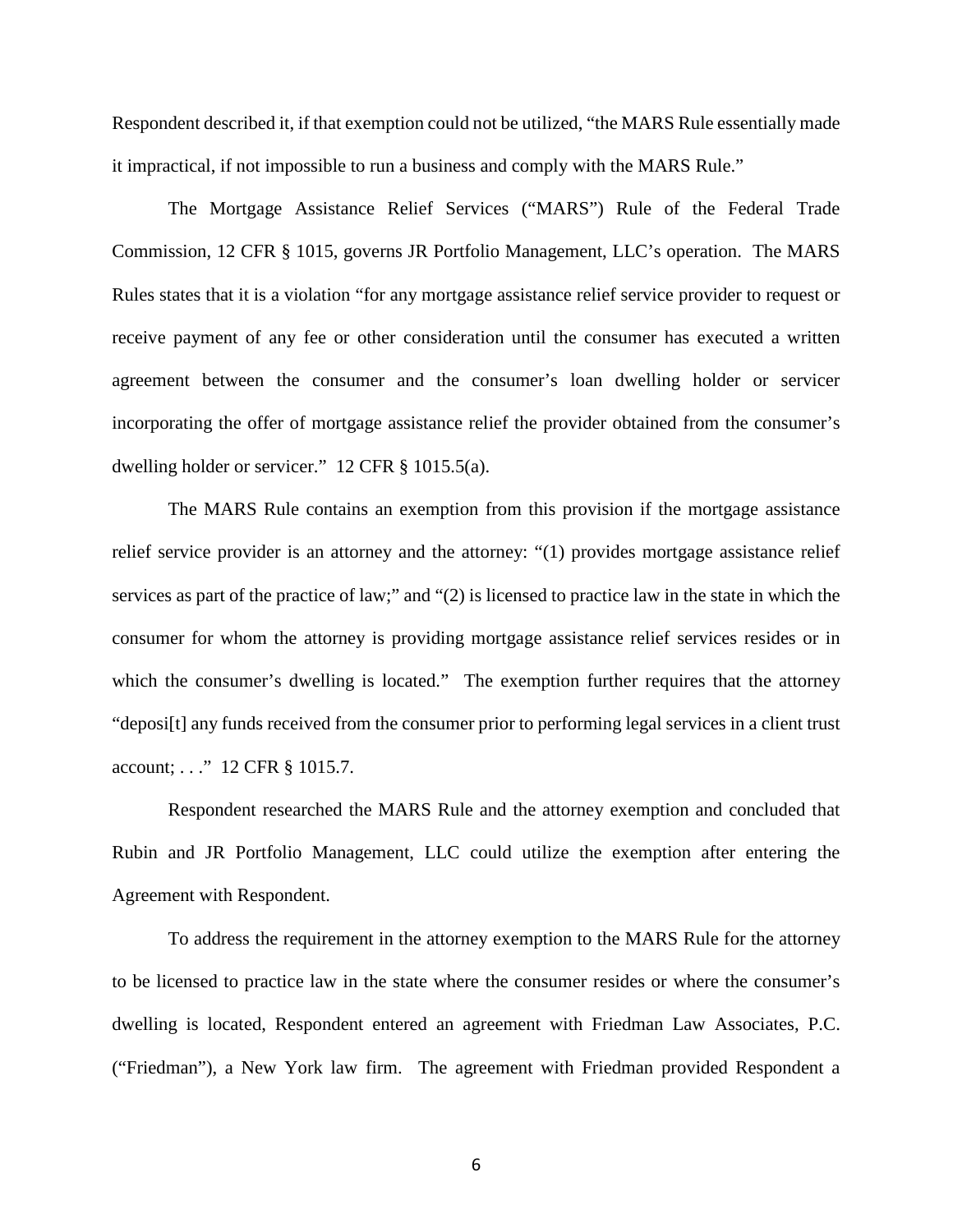network of attorneys throughout the country who could serve as local attorneys for Respondent's clients. It required Respondent's firm to compensate Friedman \$250.00 for each client referred to Friedman, which amount was due and payable when Friedman received the file from Respondent. The local attorney provided by Friedman was to contact the referred client by telephone and email within 72 hours of receiving the file and would "then be responsible for file oversight, compliance calls and e-mails, and related legal advice." VSB Ex. 6.

During his business relationship with Rubin Respondent maintained his law office in the name of "John B. Russell, Jr. & Associates, PLC" in Midlothian, Virginia and allowed JR Portfolio Management, LLC to operate as John B. Russell, Jr., Attorneys at Law, or variations on that name (see footnote 2), out of an office located in Virginia Beach, Virginia. [2](#page-6-0) All the employees of JR Portfolio Management, LLC were in Virginia Beach, except Richard Swentzel, a non-lawyer employee who worked from his home in Maryland.

The standard fee agreement that the Virginia Beach office presented to clients and which was executed by the three Complainants, provides:

We have agreed to a total fee of \$ \_\_\_\_\_ and extended payment terms. Accordingly, the fee deposit of \$\_\_\_\_\_\_ is due \_\_\_\_\_\_\_ the receipt of which is acknowledged along with the execution of this agreement. The following \_\_\_\_ payments of \$ \_\_\_\_\_ are due every 30 days after the first payment beginning or upon completion of the loan modification package, and then every thirty (30) days. In addition, if our Loss Mitigation Team successfully discounts the note or has your lender forgive or recapitalize your outstanding arrearages, or is successful in reducing the monthly principle and interest amount you owe after the modification, then our firm shall receive a twenty percent (20%) incentive . . .. A portion of your payments will be used to retain local counsel for you in when we begin the negotiations and structuring your workout with your lender.

VSB Ex. 12, 49, and 75. Respondent's signature appears on none of their executed fee agreements.

<span id="page-6-0"></span><sup>&</sup>lt;sup>2</sup> The address listed on correspondence from the Virginia Beach location was 1215 North Military Highway, Norfolk, Virginia 23502.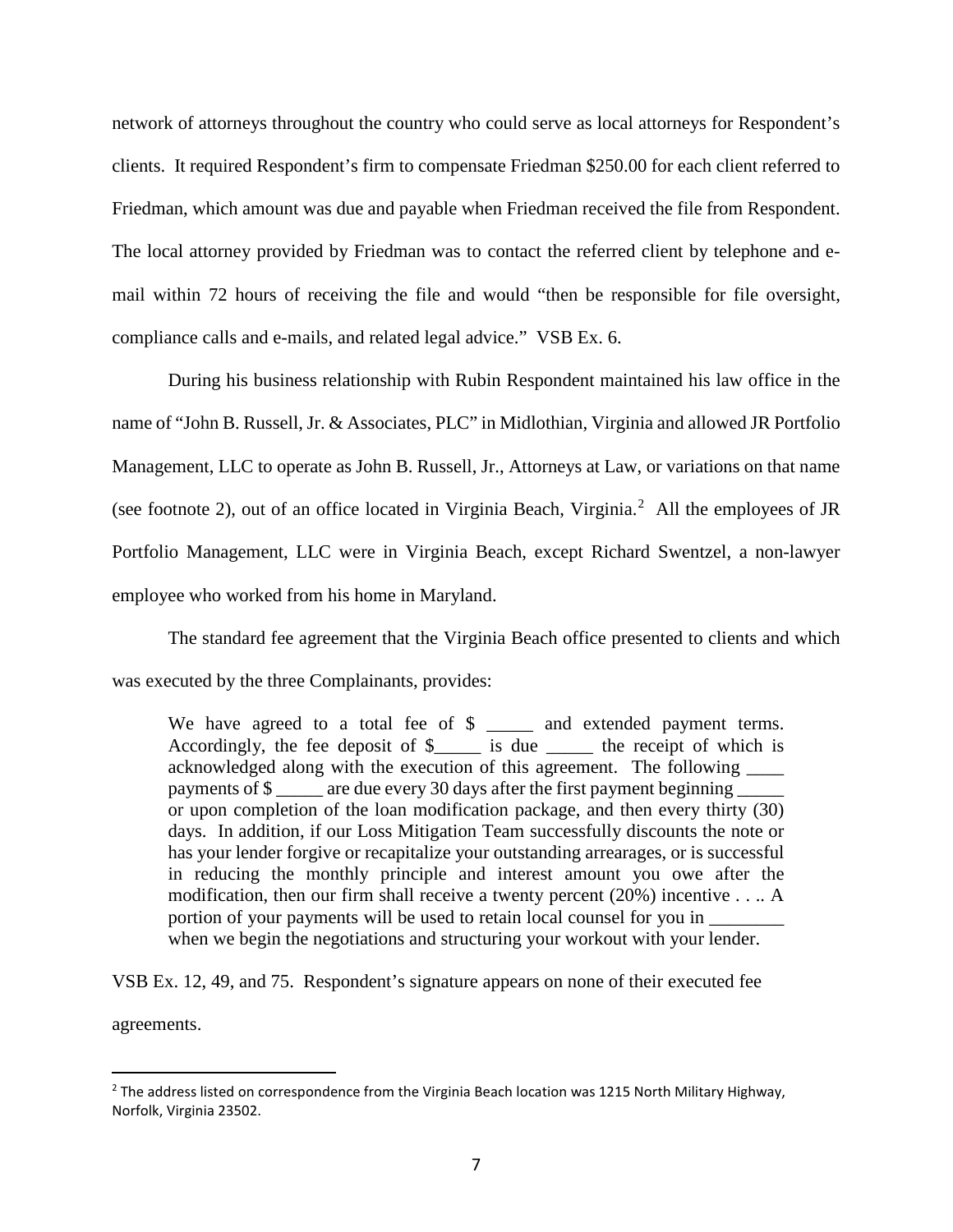Based on the client's financial circumstances and home state, each agreement executed by the Complainants specified the amount of the fee, the fee installment payment dates, and the location of local counsel that would be assigned to represent the client. The agreements also contained an outline of the tasks that the firm would perform, including, a commitment that "You will be assigned legal representation locally vis-à-vis our National Attorney Network."

The Virginia Beach office transmitted the agreement to the Complainants with a form cover letter, written on letterhead with the heading, "John B. Russell, Jr., Attorneys at Law, Loss Mitigation, Foreclosure Assistance, Loan Modification." Cynthia Wright, a non-lawyer employee in the Virginia Beach office, signed the form cover letter. The form cover letter stated, in part:

# **WARNING: During our loss mitigation services, your lender will continue to contact you regarding monies owed and attempt to collect your debt using threatening language and correspondence. Please refer all calls or letters to our office. Remember we are YOUR advocate and liaison to successfully completing a favorable loss mitigation outcome.**

Our loss mitigation division processes specific proprietary documents in order to receive financial relief, foreclosure assistance and in some cases forgiveness of accrued debt. Our firm participates in a nationwide network of attorneys that specialize in loss mitigation, negotiations, and foreclosure assistance. ...

As discussed, I have attached our standard engagement agreement so that we may begin your legal representative [sic] and document preparation services that will result in a dedicated bank ready loan modification proposal.

Doing nothing is not an option, … Kindly visit our firm's website at [www.jrlawgroup.com](http://www.jrlawgroup.com/) to learn more of what the Loss Mitigation Division of John B. Russell Law Firm can do for you.

VSB Ex. 12, 49, and 75. Respondent approved the form cover letter.

Attached to the fee agreement was a Credit Card/Debit Card Authorization form that stated,

"Deposit for service is non-refundable and will not be refunded if a filing is rejected because of

submitting fraudulent Information or client failures [sic] to comply with lender requests." The top

of this form contained the following statement: "For convenient processing, Attorney John B.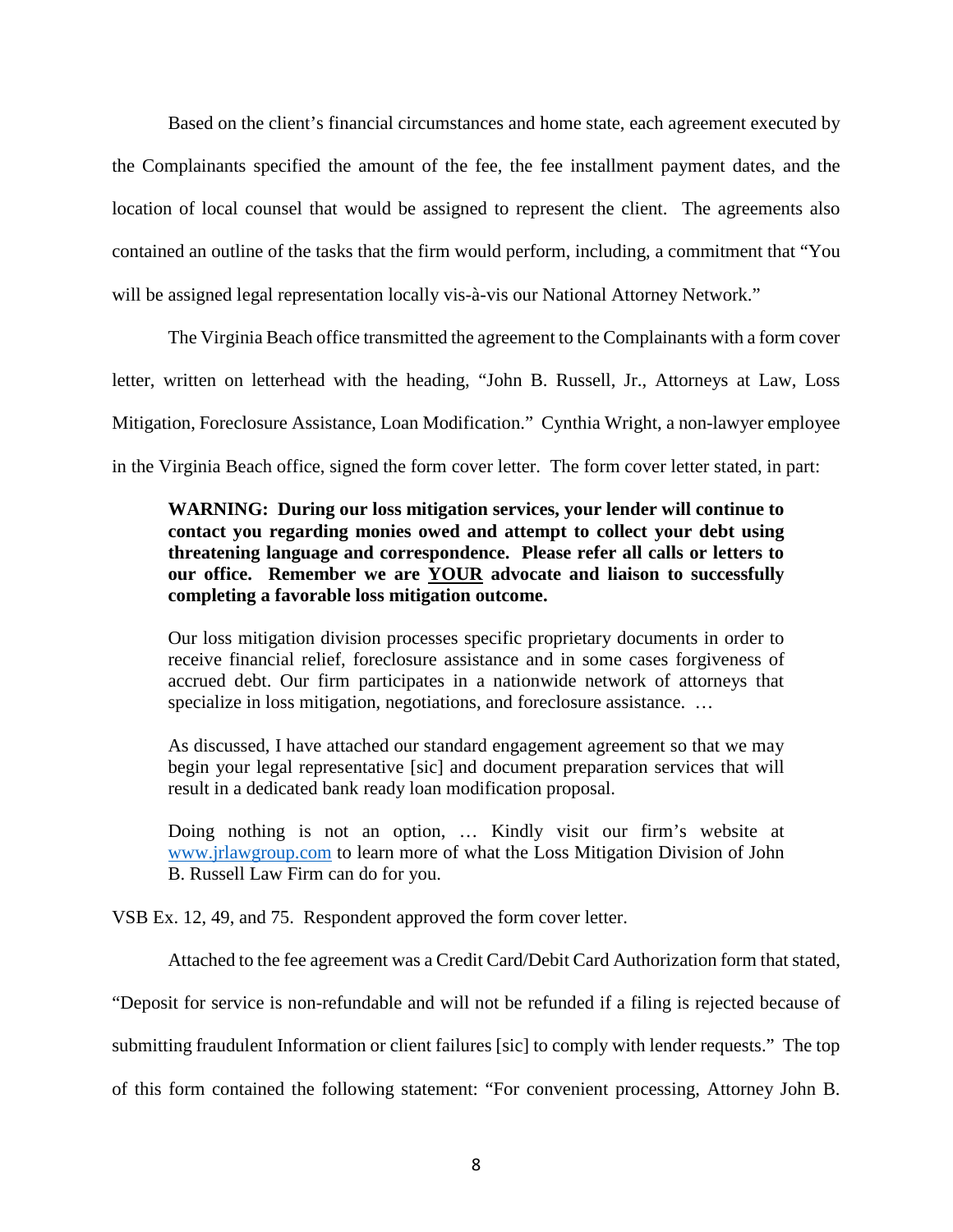Russell Loss Mitigation Department uses JR Portfolio Management for credit card processing. Please complete the payment form below. All funds received will be immediately placed in the law firm's trust account."

Non-lawyers from the Virginia Beach office would determine the fee a new client was to be charged. They based the fee on what the client was able to pay and the amount of work required. The fee was to be paid in installments, based on a predetermined schedule, regardless of whether the client's lender had offered a loan modification that the client had accepted. By signing the fee agreement and credit card authorization form, clients agreed to have their credit/debit cards charged/debited in increments following the predetermined schedule. All fees were deposited directly to Rubin's business account. Contrary to the statement on the Credit Card Authorization form, none of the fees collected from clients was deposited into Respondent's trust account.

Rubin managed the Virginia Beach office and all employees answered directly to him. Rubin told the Virginia Beach office employees not to contact Respondent. Respondent never visited the Virginia Beach office and had little to no communication with those employees. Rubin conducted the training of the employees there. The Virginia Beach office clients' files were kept at the Virginia Beach office. Respondent admitted that all his communications about the operation of the Virginia Beach office came exclusively from Rubin. Respondent was not involved in screening or approving clients, nor did he set the fees or explain the fees to the clients. Respondent also admitted that Rubin opened the bank accounts for the Virginia Beach office and Respondent "monitored" the bank accounts, although less frequently over time. Rubin wrote checks out of those accounts to pay the overhead and salaries, including paying himself. Respondent did not know when, or even if, local counsel was ever retained for his clients through Friedman's network of national attorneys. Respondent exercised no oversight or control of the daily operations of the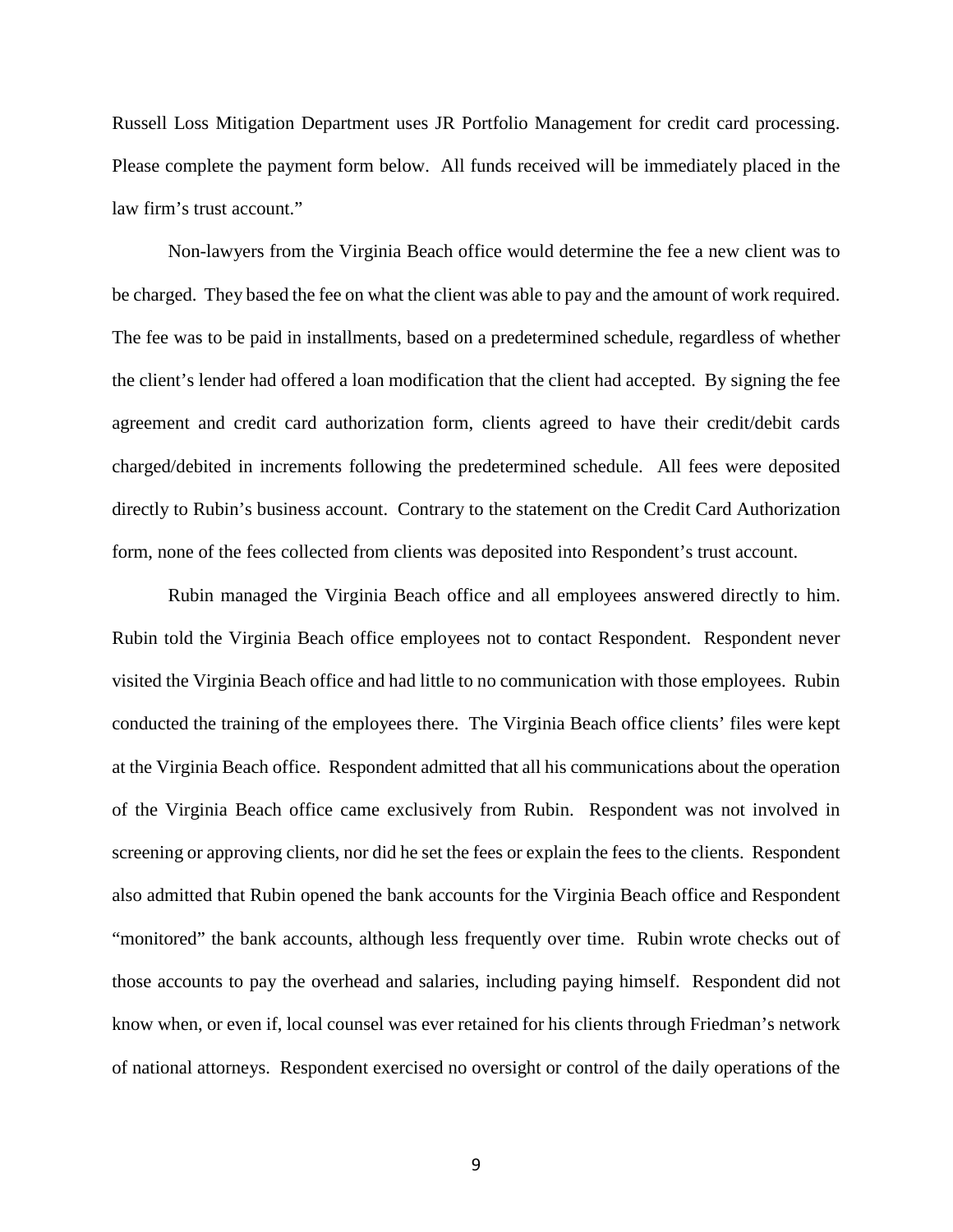Virginia Beach office and was not involved with the transactions and communications with prospective or actual clients, unless a client reached out to him out of frustration.

Throughout Respondent's hands-off business relationship with Rubin, Respondent allowed the following practices in the Virginia Beach office: Rubin often told clients and potential clients that he was an attorney; Rubin often told clients and potential clients that he was John Russell, Jr.; nonlawyers told potential clients that they were guaranteed a loan modification; nonlawyers told potential clients that "immediate representation will stop all legal action;" nonlawyers told clients not to pay their mortgage payments and not to speak to their lenders, in violation of the MARS Rule, 12 CFR § 1015.3(a), which states that "it is a violation of this rule for any mortgage assistance relief provider to . . . [represent] that a consumer cannot or should not contact or communicate with his or her lender or servicer;" and nonlawyers gave potential clients legal advice that "doing nothing is not an option."

The Virginia Beach office did not send, or stopped sending, the required fee to Friedman under the Agreement to engage local attorneys for out of state clients. As a result, Friedman had not provided local counsel for the clients who resided outside of Virginia. None of the Complainants were assigned local counsel in their home states.

# **ADDITIONAL FACTUAL FINDINGS FOR VSB DOCKET NO. 18-032-110165 Complainant: Kathryn S. Wagner**

In August 2016, Kathryn S. Wagner ("Wagner"), a Michigan resident, received a letter from Cynthia Wright, on "John B. Russell Jr. Attorneys at Law" letterhead, stating she was "indeed eligible for a home loan modification consistent with the waterfall guidelines of your lender and underwriting criterion established under the government Keeping Home Affordable Program (HAMP)." VSB Ex. 12.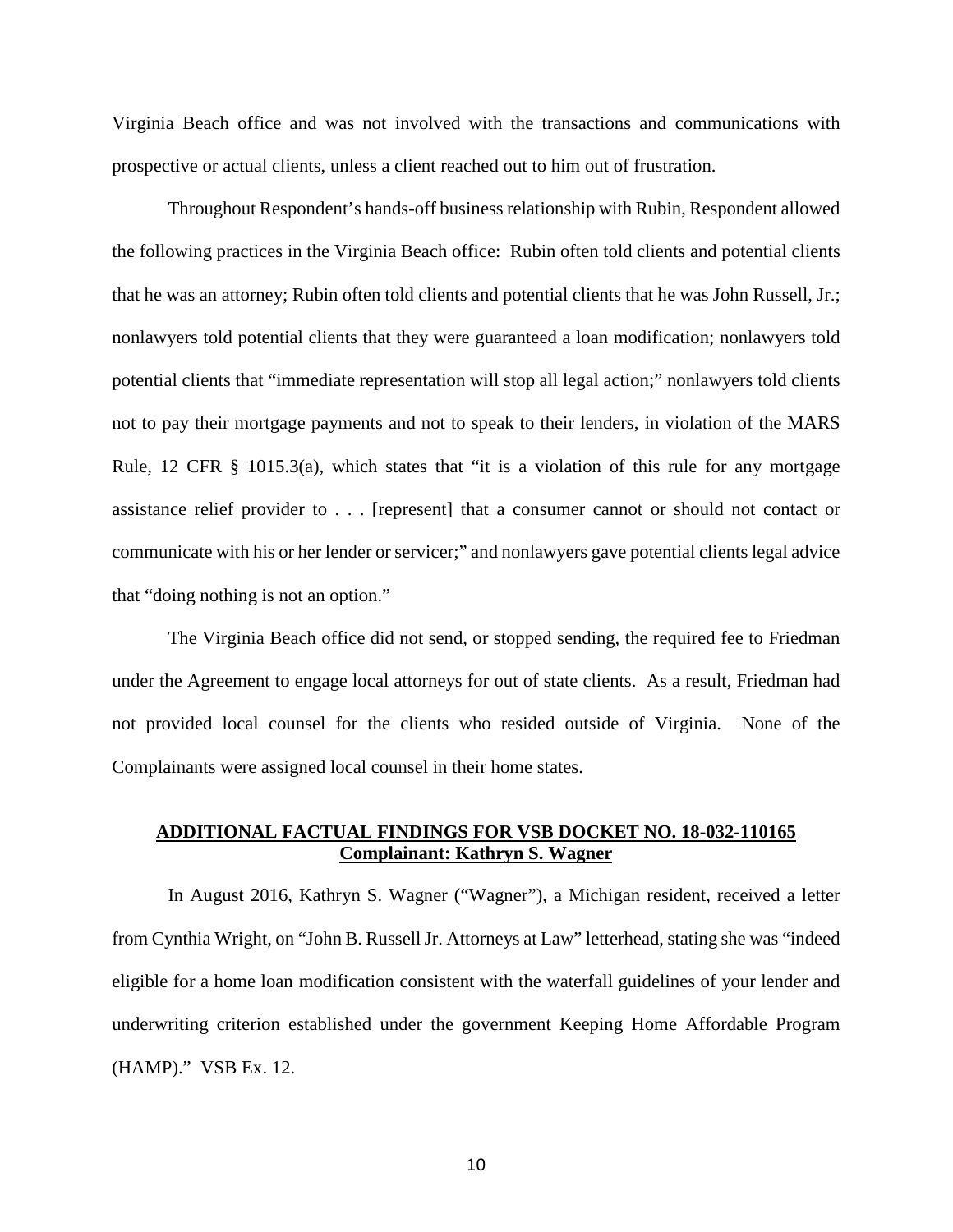Attached to the letter was a credit card authorization form and fee agreement, which required Wagner to pay \$2,100 in \$700 increments, with the first increment to be paid with the execution of the agreement. The agreement stated, in part, that a portion of the fee would be used to hire local counsel in Michigan. Wagner paid the fee per the schedule and timely provided all documents requested by the Virginia Beach office employees. In late September a Virginia Beach office employee told Wagner that her "loan modification package is complete and awaiting [her] signature." In early October 2016, Wagner received an email from the Virginia Beach office stating "We have an interview scheduled with your lender. There is nothing that you need to do."

Despite these assurances from the Virginia Beach office, between September 2016 and January 2017, Wagner received communications from her mortgage lender, Sun West, about her mortgage. Following guidance she received from the Virginia Beach office, Wagner did not respond to Sun West, but instead forwarded the communications to the Virginia Beach office, requesting further guidance and updates on the status of the loan modification proposal. She was told that her "case was under review."

On Christmas Eve 2016, a notice Sun West posted on Wagner's front door stated that her house would be auctioned on January 26, 2017. She sent this notice to the employees of the Virginia Beach office, requesting them to call her. Despite this threat of legal action, Respondent's firm assigned no Michigan attorney to help her. After Wagner sent several additional emails to the Virginia Beach office, the staff there finally spoke with her on January 2, 2017, and told her that her lender had denied her loan modification proposal.

On January 6, 2017, Wagner received an email from the Virginia Beach office requesting that she sign a loan modification package and provide documentation. On January 9, the loan modification package was signed, and on January 12, it was submitted to Sun West. On February

11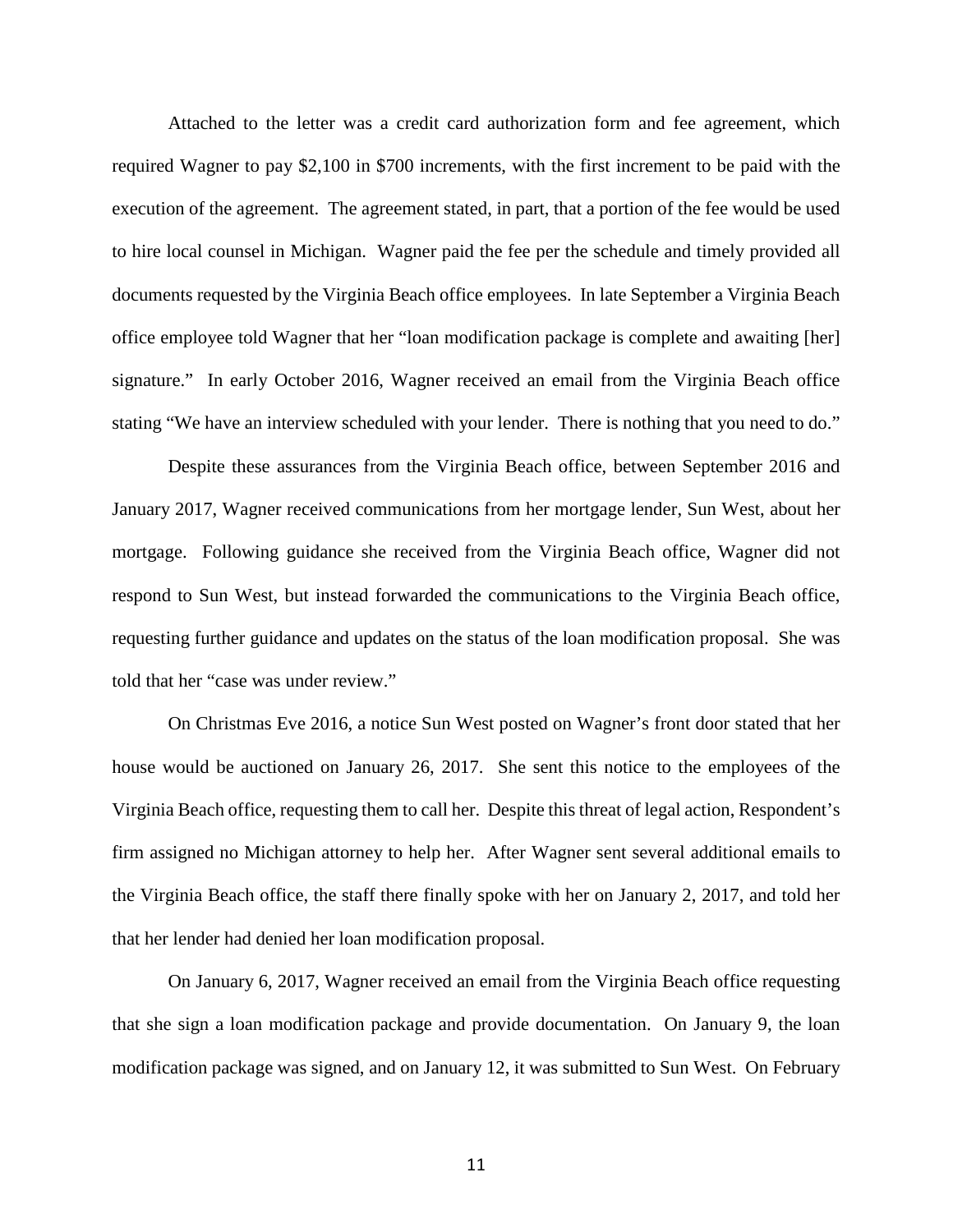2, 2017, Wagner received a letter from Sun West advising her that no one from Respondent's firm had contacted Sun West until January 12, 2017.

It became apparent to Wagner that the law firm she had spent \$2,100 in fees to assist her in obtaining a loan modification had done nothing on her behalf for nearly five months. Because her home was scheduled to be auctioned, Wagner abandoned her hope for a loan modification and instead borrowed money from her employer to bring her loan current, resulting in the cancellation of the auction. Wagner requested a refund from Respondent's firm of the amount of the fees she had paid, but received no response.

Wagner had paid a total of \$2,100 in legal fees. Her lender, Sun West, had never offered a loan modification. Wagner's fees were never deposited into an attorney trust account, contrary to the statement on the credit card authorization form. No Michigan attorney was ever assigned to represent Wagner, despite her apparent need for representation in the face of the lender's planned auction of her home.

On August 2, 2018, Wagner, by counsel, filed a civil suit against John B. Russell, Jr. and Associates; John B. Russell, Jr., P.L.C.; JR Portfolio Management, LLC; John B. Russell, Jr., individually, and Jonathan Rubin, individually, in the Norfolk Circuit Court. Respondent prepared a Demurrer and forwarded it to counsel for Wagner, but never filed it with the Court. Respondent failed to answer discovery, and then ignored the court's subsequent order to answer discovery. On January 15, 2019, Wagner's counsel filed a Motion for Show Cause Summons for Respondent to appear and show cause why he should not be held in contempt for his failure to comply with the order of the court. The motion remains pending. Respondent has never reimbursed her any amount.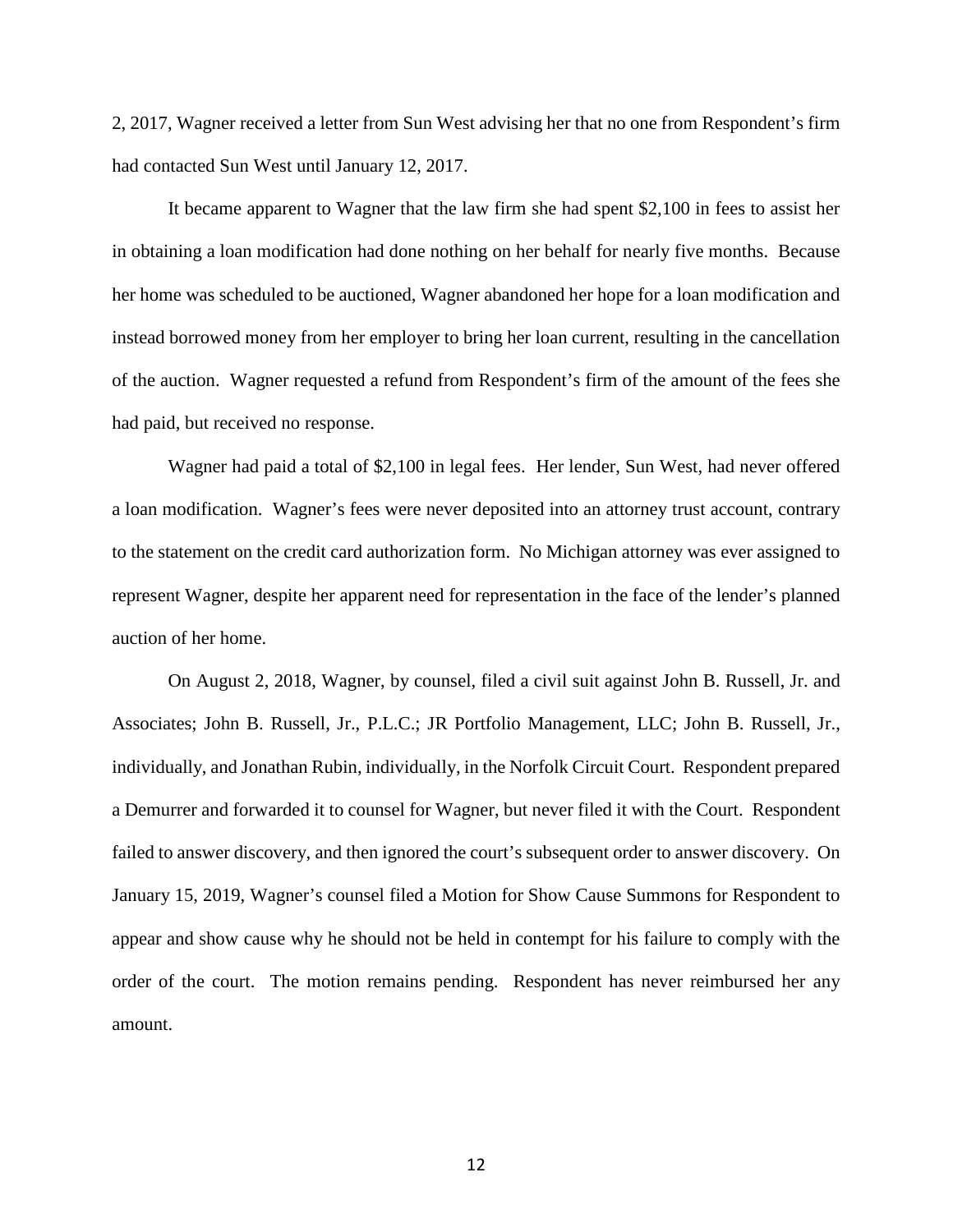## **ADDITIONAL FACTUAL FINDINGS FOR VSB DOCKET NO. 18-032-110860 Complainant: Tara Breeding Mobley and VSB DOCKET NO. 17-032-108377 Complainant: LeAllen Alexander**

Both Tara Mobley ("Mobley") and LeAllen Alexander ("Alexander"), who owned homes in Georgia and Alabama, respectively, fell behind in their mortgages and sought the assistance of Respondent's firm. Both received the same fee agreement and credit card authorization as Wagner, and were charged fees of \$4,700 and \$2,700, respectively, to be paid in increments. Both paid the first installment when submitting the signed agreements and the credit card authorizations, and subsequently paid the additional installment payments according to the firm's payment schedule. None of the fees paid were placed into Respondent's trust account or any trust account. Neither of their lenders offered them a loan modification agreement. Neither were assigned a local attorney in their home states to consult, as promised in Respondent's fee agreement and despite Mobley and Alexander having paid for such legal representation. Eventually, Mobley filed for bankruptcy to protect her home and Alexander's home was auctioned off by her lender.

## **RULE VIOLATIONS PROVEN IN VSB DOCKET NO. 18-032-110165 Complainant: Kathryn S. Wagner**

## **RULE 1.3 Diligence**

## **(a) A lawyer shall act with reasonable diligence and promptness in representing a client.**

Respondent violated this Rule by failing to contact Wagner's lender or submit a loan modification proposal between August 2016, when she retained his firm, and January 12, 2017, despite multiple notifications to his firm that she was receiving communications from her lender that the foreclosure of her home was imminent, and despite having timely providing the requested documents to the Respondent's employees.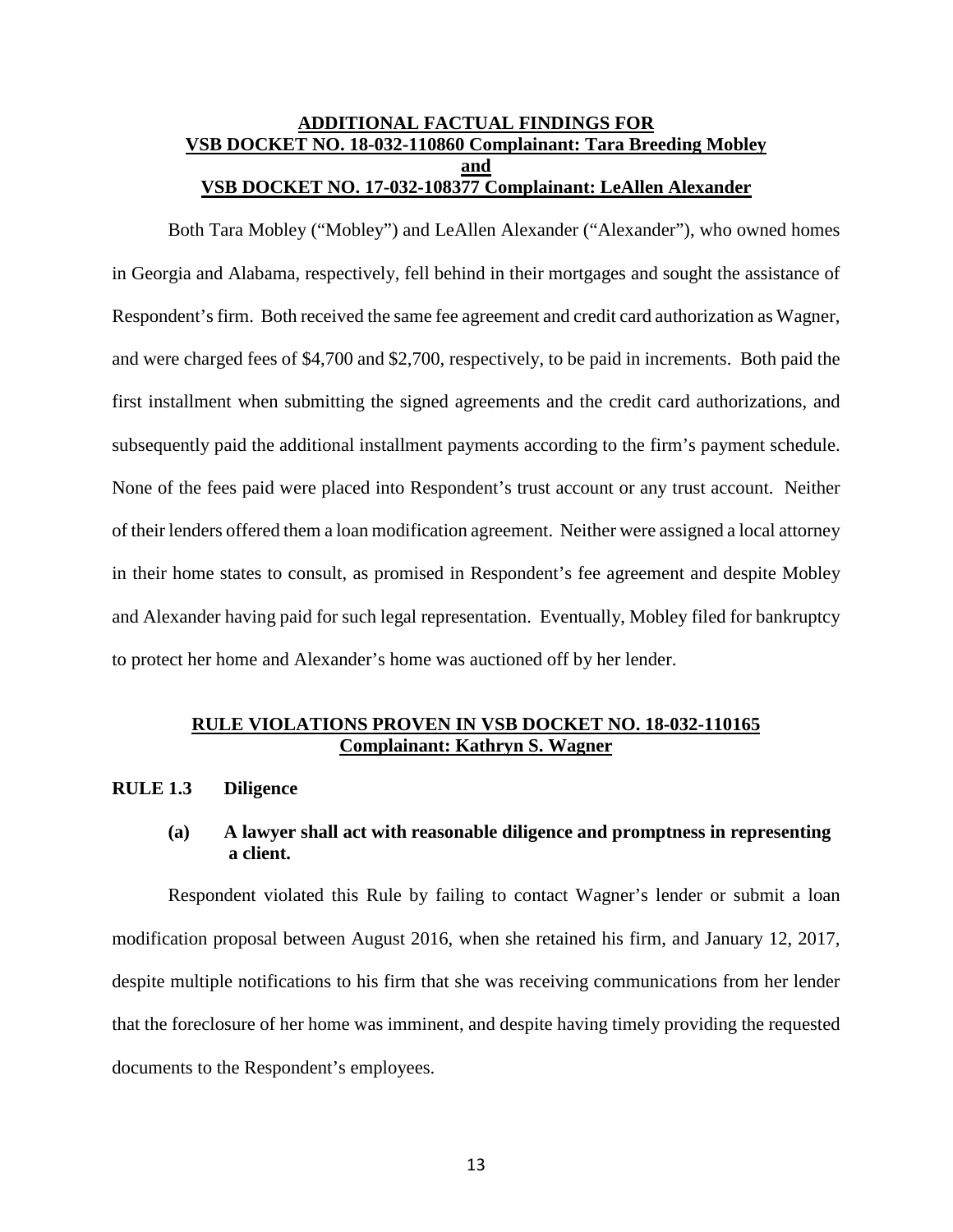#### **RULE 1.4 Communication**

- **(a) A lawyer shall keep a client reasonably informed about the status of a matter and promptly comply with reasonable requests for information.**
- **(b) A lawyer shall explain a matter to the extent reasonably necessary to permit the client to make informed decisions regarding the representations.**
- **(b) A lawyer shall inform the client of facts pertinent to the matter and of communications from another party that may significantly affect settlement or resolution of the matter.**

Despite email after email and numerous telephone calls by Wagner to the Respondent's Virginia Beach office employees from November 21, 2016 until January 6, 2017, where Wagner practically begged for information as to the status of her loan modification proposal, Wagner received no communications from Respondent or any employees of his Virginia Beach office during that time. This failure violated paragraph (a) above.

Likewise, during this same time frame, Wagner requested legal advice from Respondent's employees as to whether she should communicate with her lender in response to its notices of an impending auction of her home and her related question about the status of the loan modification proposal. Neither Respondent nor his employees answered her inquiries so that she could make informed decisions, i.e., talk to her lender, pay the balance due, ask for a loan from a different a source, or move out of the house. Furthermore, she was never provided a local attorney in her home state of Michigan from which she could seek legal advice. Thus, Respondent violated paragraph (b) above.

Respondent also violated paragraph (c), above, as he failed to inform Wagner of the facts pertinent to her foreclosure that affected the resolution of the matter. He failed to inform her that she should continue to pay her mortgage. He also failed to inform her that if the loan modification proposal was not accepted by her lender and she failed to pay her mortgage, then her house would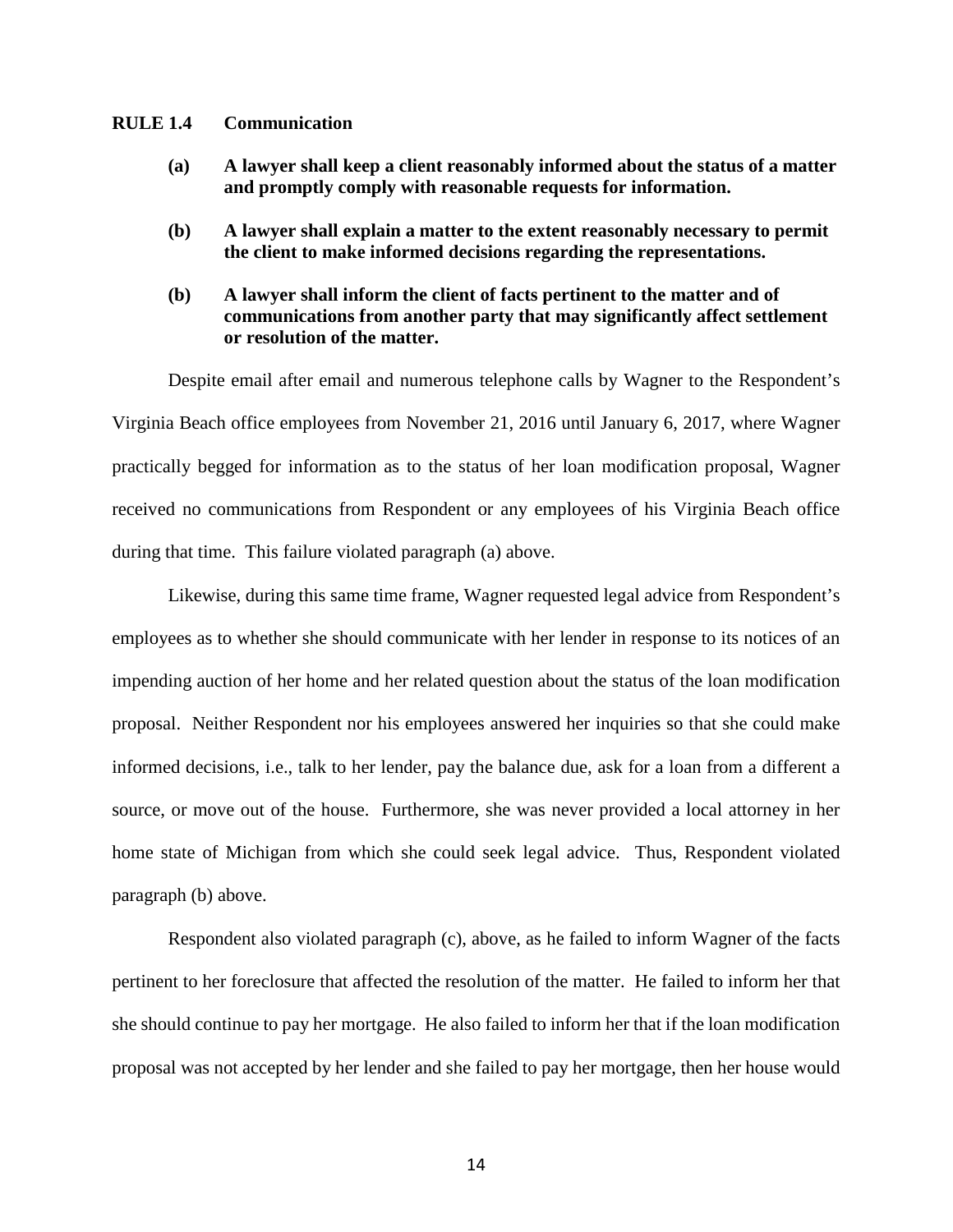be foreclosed on and sold. As stated above, he failed to inform her that his employees in Virginia Beach had misled her into believing that they had taken action on her behalf to obtain a loan modification when, in fact, neither he nor his employees ever communicated with her lender or submitted a loan modification proposal between August 2016 and January 12, 2017.

# **RULE VIOLATIONS PROVEN COMMON TO ALL COMPLAINANTS' CASES VSB DOCKET NO. 18-032-110860 Complainant: Tara Breeding Mobley VSB DOCKET NO. 17-032-108377 Complainant: LeAllen Alexander VSB DOCKET NO. 18-032-110165 Complainant: Kathryn S. Wagner**

## **RULE 1.15 Safekeeping Property**

## **(a) Depositing Funds**

**(1) All funds received or held by a lawyer or law firm on behalf of a client or a third party, or held by a lawyer as a fiduciary, other than reimbursement of advances for costs and expenses shall be deposited in one or more identifiable trust accounts; all other property held on behalf of a client should be placed in a safe deposit box or other place of safekeeping as soon as practicable.**

Despite Respondent's notice on the credit card authorization form, none of the payments received from these Complainants were ever placed in Respondent's trust account. Respondent's argument that he earned each incremental payment before receiving it lacks merit. No work was performed before each Complainant signed the fee agreement and paid the first installment. Furthermore, the installment payments were not tied to the completion of specific work by the firm, but were instead tied simply to a specific date. Respondent's acceptance of fees before the client and client's lender had executed a written loan modification agreement and his failure to deposit the fees into his trust account violated the FTC's MARS Rule, and violated Rule 1.15(a)(1).

## **RULE 1.16 Declining or Terminating Representation**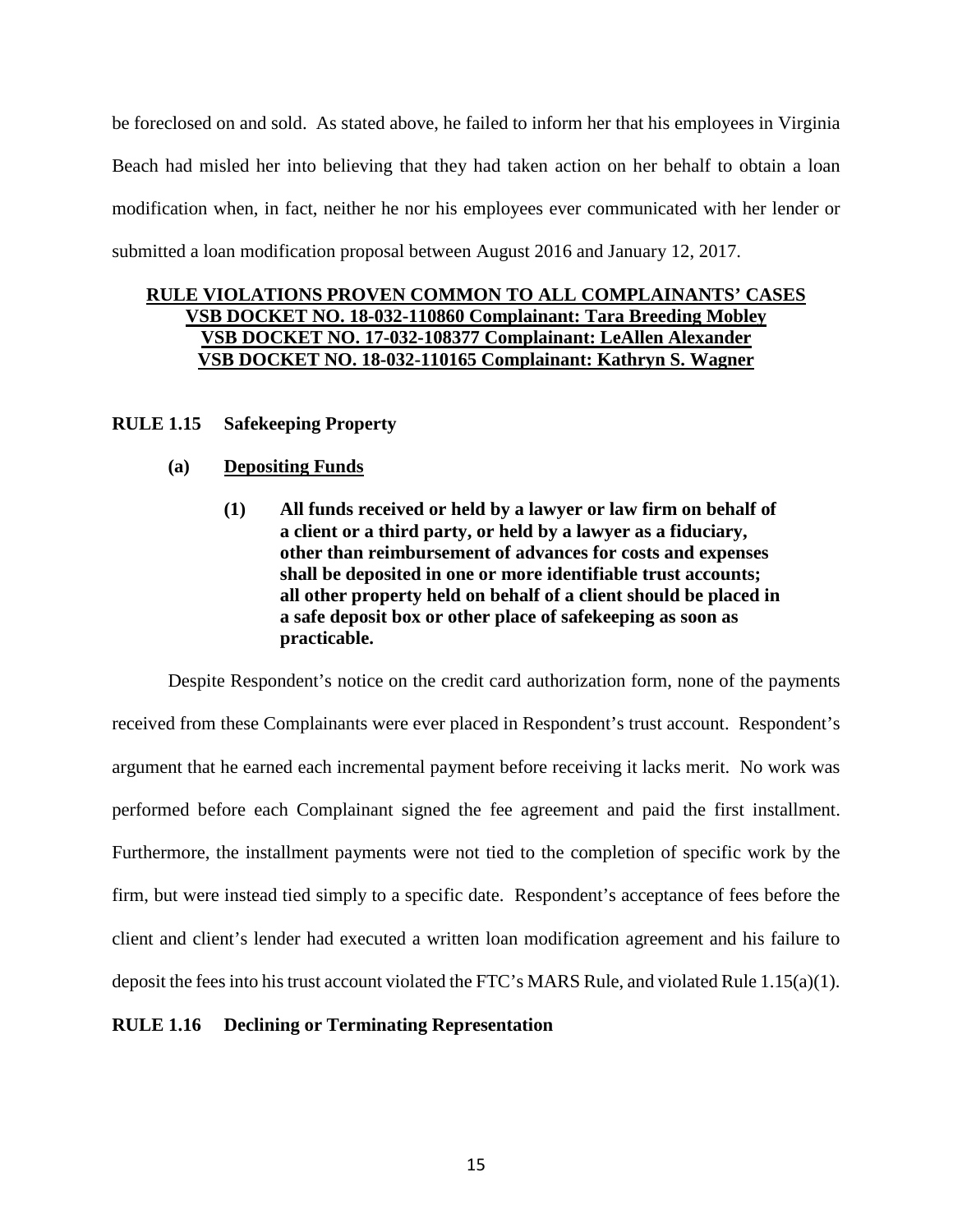- **(a) Except as otherwise stated in paragraph (c), a lawyer shall not represent a client or, where representation has commenced, shall withdraw from the representation of a client if:**
	- **(1) the representation will result in violation of the Rules of Professional Conduct or other law;**

#### **\*\*\*\*\*\*\*\*\*\*\*\*\*\*\*\*\*\*\***

**(c) Upon termination of representation, a lawyer shall take steps to the extent reasonably practicable to protect a client's interest, such as giving reasonable notice to the client, allowing time for employment of other counsel, refunding any advance payment of fee that has not been earned and handling of records as indicated in paragraph (e).**

The Respondent initially entered the business relationship with Rubin so that Rubin's mortgage assistance relief services business could take advantage of the attorney exemption to the MARS Rule. That exemption requires that all funds received from the consumer/client before performing legal services must be placed in a client trust account. Because no payments received from the Complainants were placed in Respondent's trust account, Respondent's representation of them violated the MARS Rule. The attorney exemption also requires that the attorney be licensed in the state in which the consumer/client resides or in which his or her home is located. Because Respondent was not licensed in any of the states where the Complainants resided or where their homes were located, nor was a licensed attorney in their respective home states ever associated to represent them, Respondent's representation further violated the MARS Rule. In addition, as noted above, Respondent's acceptance of fees before the client and client's lender had executed a written loan modification agreement violated the MARS Rule. Respondent consequently violated paragraph (a) (1) above.

Under Respondent's agreement with Friedman, \$250.00 of the Complainant's fees were to be sent to Friedman to retain local counsel in their home states. Because these fees were not sent to Friedman, however, the Complainants did not receive the local representation they paid for.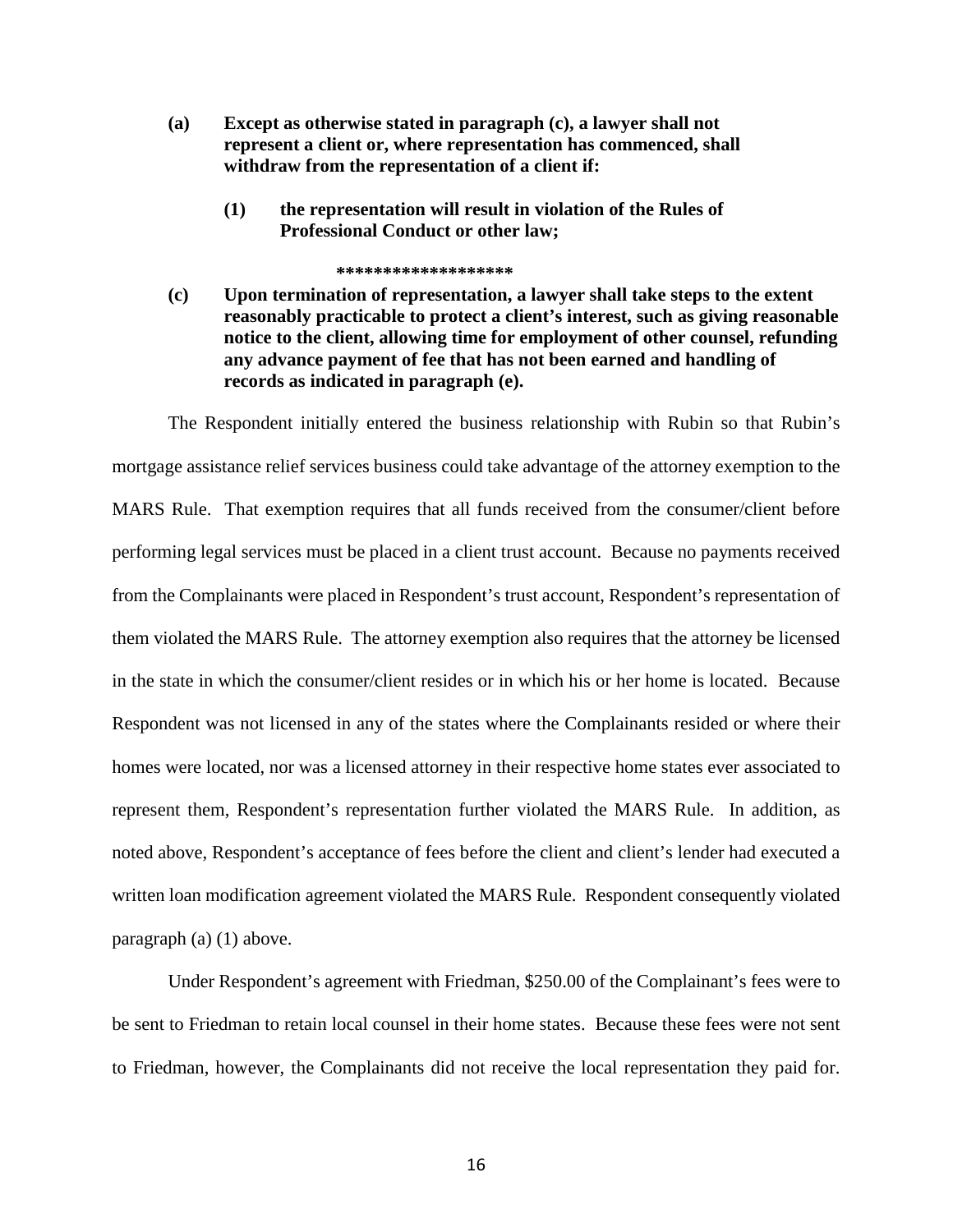When Respondent's representation of each Complainant ended, Respondent failed to refund the unearned \$250.00 fee to the Complainants. This violated paragraph (d) above.

#### **RULE 5.3 Responsibilities Regarding Nonlawyer Assistants**

**With respect to a nonlawyer employed or retained by or associated with a lawyer:**

- **(a) a partner or a lawyer who individually or together with other lawyers possesses managerial authority in a law firm shall make reasonable efforts to ensure that the firm has in effect measures giving reasonable assurances that the person's conduct is compatible with the professional obligations of the lawyer;**
- **(b) a lawyer having direct supervisory authority over the nonlawyer shall make reasonable efforts to ensure that the person's conduct is compatible with the professional obligations of the lawyer; and**
- **(c) a lawyer shall be responsible for conduct of such person that would be a violation of the Rules of Professional Conduct if engaged in by a lawyer if:**
	- **(1) the lawyer orders or, with knowledge of the specific conduct, ratifies the conduct involved; or**
	- **(2) the lawyer is a partner or has managerial authority in the law firm in which the person is employed, or has direct supervisory authority over that person, and knows or should have known of the conduct at a time when its consequences can be avoided or mitigated but fails to take reasonable remedial action.**

Respondent was the only lawyer in his law firm. He associated the nonlawyers who operated out of the Virginia Beach office and was therefore the only lawyer with managerial authority over those employees. He alone was responsible for the employees who were communicating (and in Wagner's case, not communicating) with the Complainants about their mortgages and attempted modifications. He exercised no oversight of their conduct and interactions with the Complainants; he left the entire operation in the hands of Rubin. Furthermore, Respondent exercised no oversight of Rubin. Respondent made no efforts to ensure the Virginia Beach employees' (including Rubin's) conduct was compatible with the Respondent's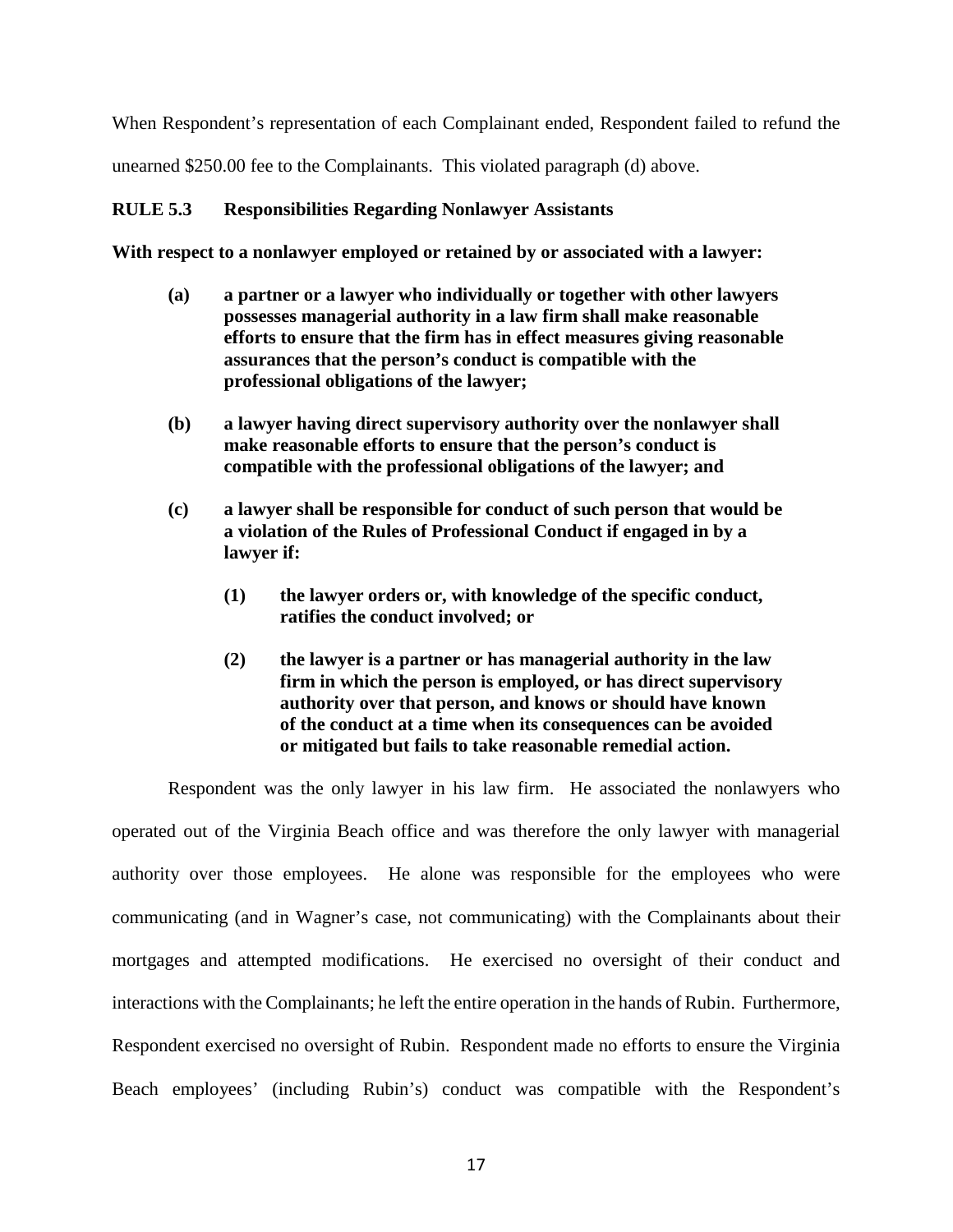professional obligations. Because Respondent abdicated these responsibilities under Rule 5.3, Respondent allowed the following conduct by the nonlawyers under his managerial authority: Rubin told clients that he was an attorney; clients' fees were not deposited in the firm's trust account; clients were given legal advice by nonlawyers that "doing nothing is not an option;" and clients were told not to make their mortgage payments and not to speak to their lenders, in violation

of the MARS Rule.

# **RULE 5.4 Professional Independence of a Lawyer**

- **(a) A lawyer or law firm shall not share legal fees with a nonlawyer, except that:**
	- **(1) an agreement by a lawyer with the lawyer's firm, partner, or associate may provide for the payment of money, over a reasonable period of time after the lawyer's death, to the lawyer's estate or to one or more specified persons;**
	- **(2) a lawyer who undertakes to complete unfinished legal business of a deceased, disabled, or disappeared lawyer may pay to the estate or other representative of that lawyer the portion of the total compensation that fairly represents the services rendered by the deceased, disabled or disappeared lawyer;**
	- **(3) a lawyer or law firm may include nonlawyer employees in a compensation or retirement plan, even though the plan is based in whole or in part on a profit-sharing arrangement; and**
	- **(4) a lawyer may accept discounted payment of his fee from a credit card company on behalf of his client.**
- **(b) A lawyer shall not form a partnership with a nonlawyer if any of the activities of the partnership consist of the practice of law.**

```
*********************
```
- **(d) A lawyer shall not practice with or in the form of a professional corporation or association authorized to practice law for a profit, if:**
	- **(1) a nonlawyer owns any interest therein, except as provided in (a)(3) above, or except that a fiduciary representative of the**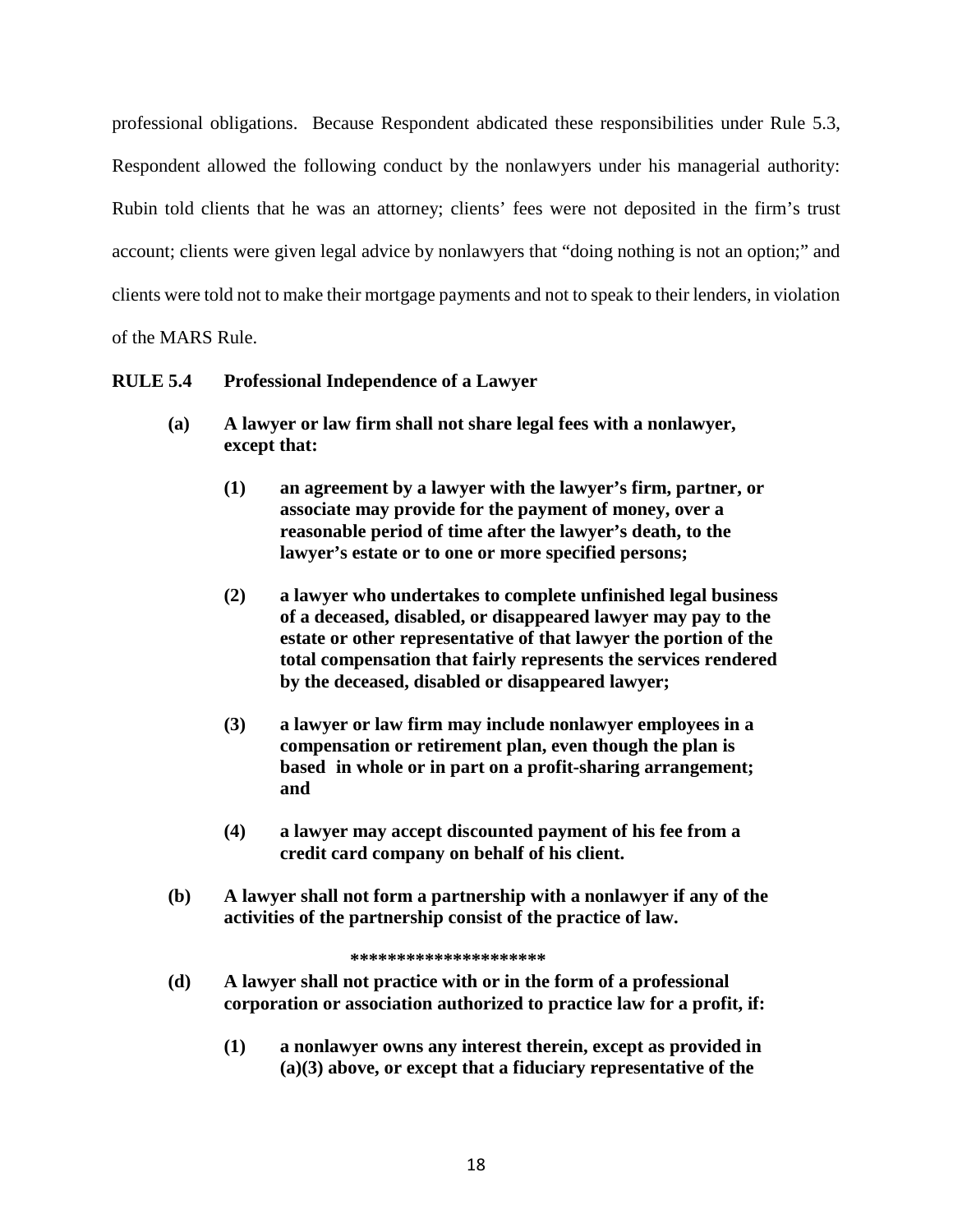**estate of a lawyer may hold the stock or interest of the lawyer for a reasonable time during administration;**

- **(2) a nonlawyer is a corporate director or officer thereof, except as permitted by law; or**
- **(3) a nonlawyer has the right to direct or control the professional judgment of a lawyer.**

Respondent violated paragraph (a), as he and Rubin had a business arrangement wherein all fees were deposited into the operating account of JR Portfolio Management, LLC, controlled by Rubin, a nonlawyer. Despite language in the operating agreement that Respondent was the client of JR Portfolio Management, LLC, Respondent allowed JR Portfolio Management, LLC to operate as "John B. Russell, Jr., Attorneys at Law," and the fees taken in from clients were shared by Respondent and Rubin, a nonlawyer.

Respondent also violated paragraph (b) when he entered a business partnership with Rubin,

operating as "John B. Russell, Jr., Attorneys at Law," in which they provided legal advice to clients as stated above.

Likewise, Respondent violated paragraph (c) of this Rule by giving Rubin an ownership interest in the firm.

**RULE 7.1 Communications Concerning a Lawyer's Services**

- **(a) A lawyer shall not, on behalf of the lawyer or any other lawyer affiliated with the lawyer or the firm, use or participate in the use of any form of public communication if such communication contains a false, fraudulent, misleading, or deceptive statement or claim. For example, a communication violates this Rule if it:**
	- **(1) contains false or misleading information; or**
	- **(2) states or implies that the outcome of a particular legal matter was not or will not be related to its facts or merit; or**
	- **(3) compares the lawyer's services with other lawyer's services, unless the comparison can be factually substantiated; or**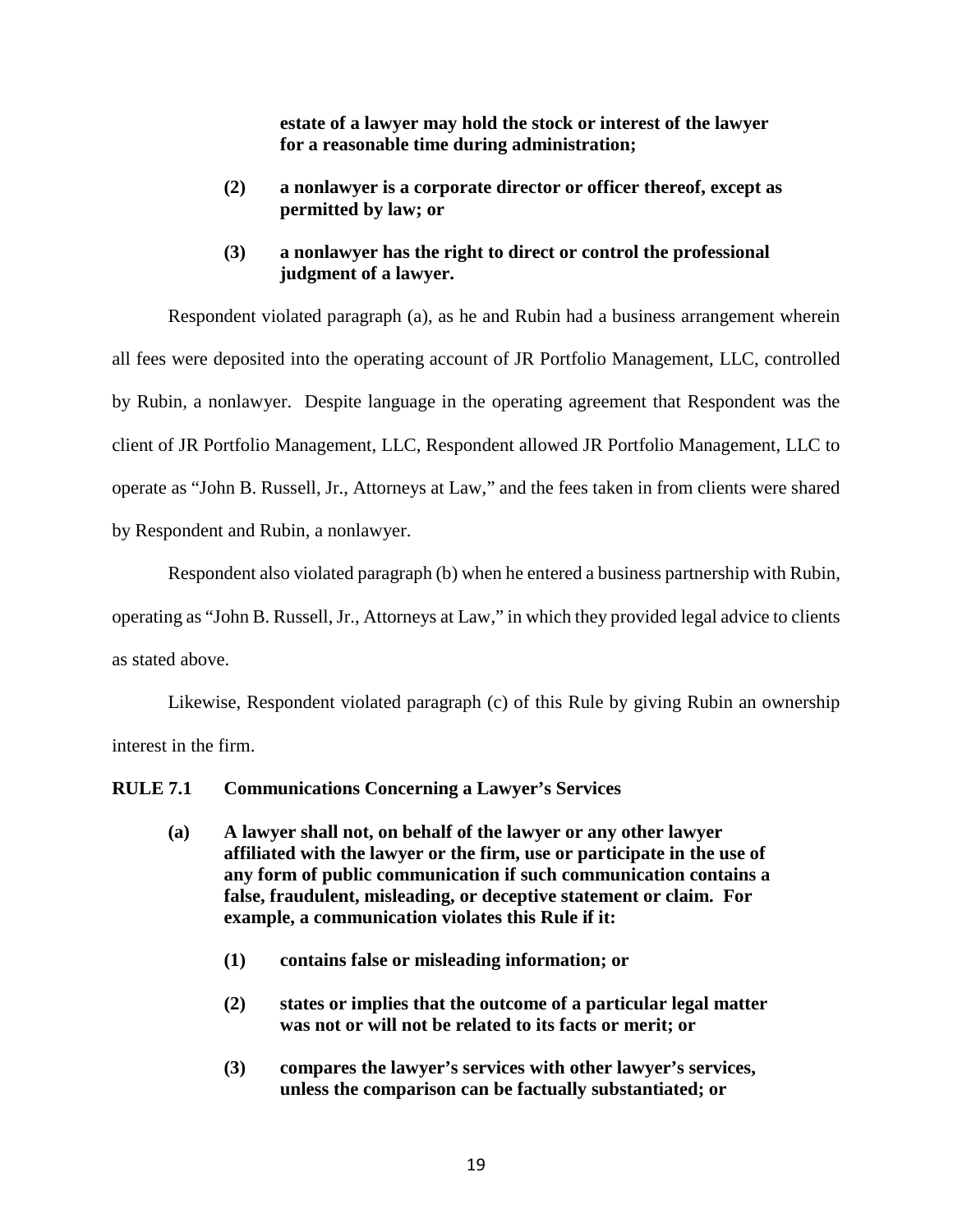**(4) is likely to create an unjustified exception about the results the lawyer can achieve, or states or implies that the lawyer can achieve results by means that violate the Rules of Professional Conduct or other law.**

The cover letter sent to the Complainants with the fee agreement attached contained the heading "John B. Russell, Jr., Attorneys at Law." Throughout his business relationship with Rubin and JR Portfolio Management, LLC, however, Respondent was the sole attorney working at his firm and for JR Portfolio Management, LLC. Thus, he allowed the cover letter to convey a false or misleading impression to the Complainants and the public that there was more than one attorney at the firm. Furthermore, on the top of the credit card authorization form Respondent approved which was sent to the Complainants and other clients, the form stated that "all funds received will be immediately placed in the law firm's trust account." This statement was false. Respondent's false and misleading statements about his services, thus, violated Rule 7.1(a).

## **RULE 8.4 Misconduct**

#### **It is professional misconduct for a lawyer to:**

- **(a) violate or attempt to violate the Rules of Professional Conduct, knowingly assist or induce another to do so, or do so through the acts of another; …**
- **(c) engage in conduct involving dishonesty, fraud, deceit or misrepresentation which reflects adversely on the lawyer's fitness to practice law;**

As stated above, Respondent violated numerous Rules of Professional Conduct in the operation of the loan modification business he established and operated with Rubin, and knowingly assisted Rubin in doing so, in violation of paragraph (a).

Respondent held his firm out as having other attorneys in his firm when he was the sole attorney. He authorized the use of a statement that went out to all clients, representing that all fees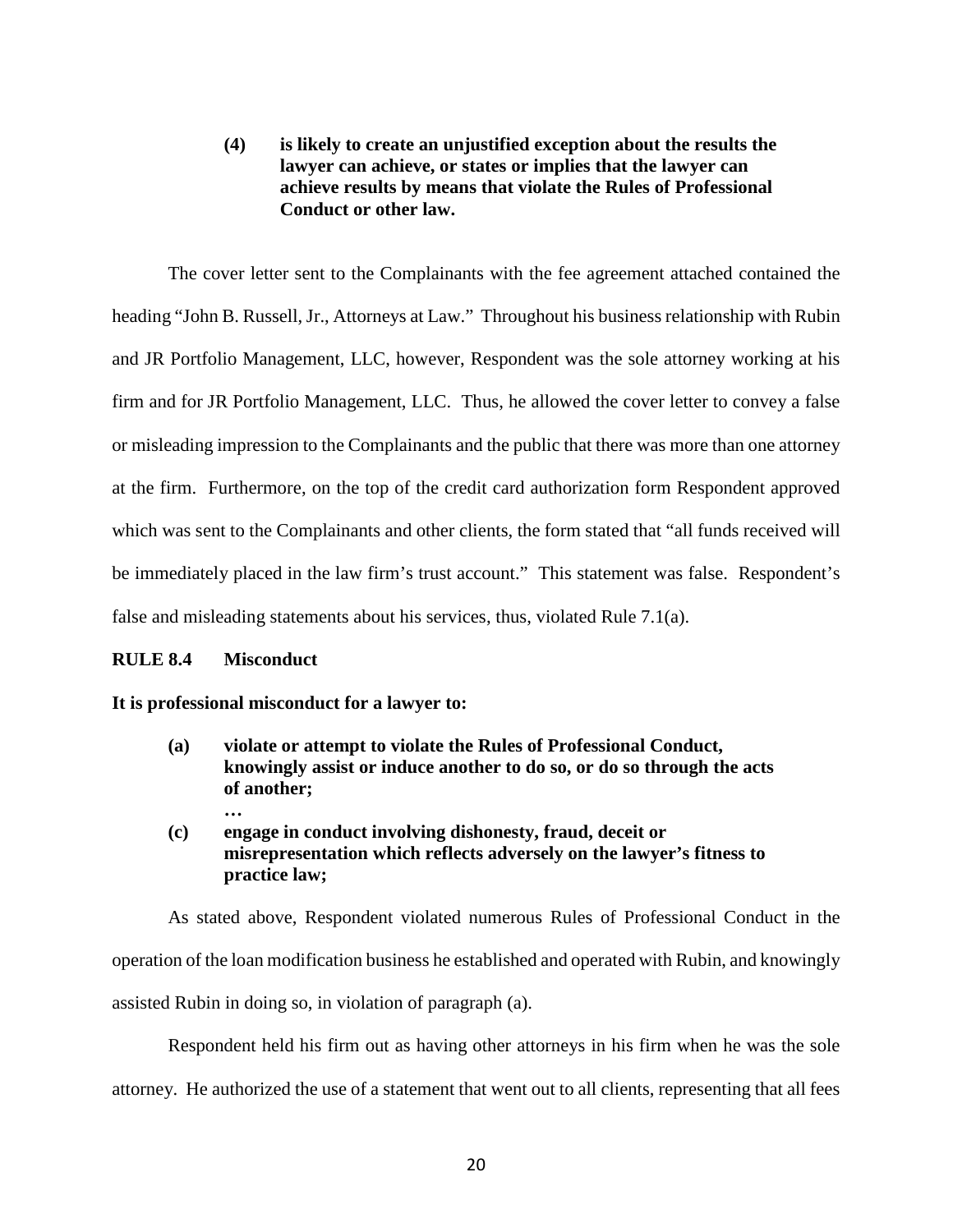would be deposited into a trust account when he knew that the statement was inaccurate. He collected fees from the Complainants for the retention of local counsel in their home states, but did not take steps ensure that representation was obtained. He failed to refund to Complainants the portion of the fees that were collected for the retention of local counsel. This conduct reflects adversely on Respondent's fitness to practice law, in violation of paragraph (c).

#### **RULE VIOLATIONS NOT PROVEN**

The Board found that the Bar failed to prove by clear and convincing evidence violations of the following Rules:

| Fees                                                              |
|-------------------------------------------------------------------|
| Fees                                                              |
| Rule 1.16(e) Declining or Terminating Representation              |
| Unauthorized Practice of Law; Multijurisdictional Practice of Law |
| Misconduct                                                        |
|                                                                   |

#### **SANCTION**

After the Board announced its findings as stated above, it received further evidence and arguments in aggravation and mitigation from the Bar and Respondent, including additional testimony from the Respondent. The Board introduced into evidence exhibits that included: 1) the clerk's certificate that the Respondent had no prior public or private disciplinary record; 2) an order from the Circuit Court of the City of Richmond from a September 20, 2019 hearing wherein Respondent had been held in contempt of Court for failing to produce documents and an affidavit as ordered by the Court, and was ordered to pay attorney's fees and costs to the Commonwealth as a result; and 3) documents, transcripts, orders of the court, and pleadings from a civil case in the Madison County Circuit Court that issued a Capias to Show Cause against Respondent for failure to comply with the court's order directing Respondent to return his file to his client's new attorney and for his failure to appear in court. The records from that case also reflect that the bond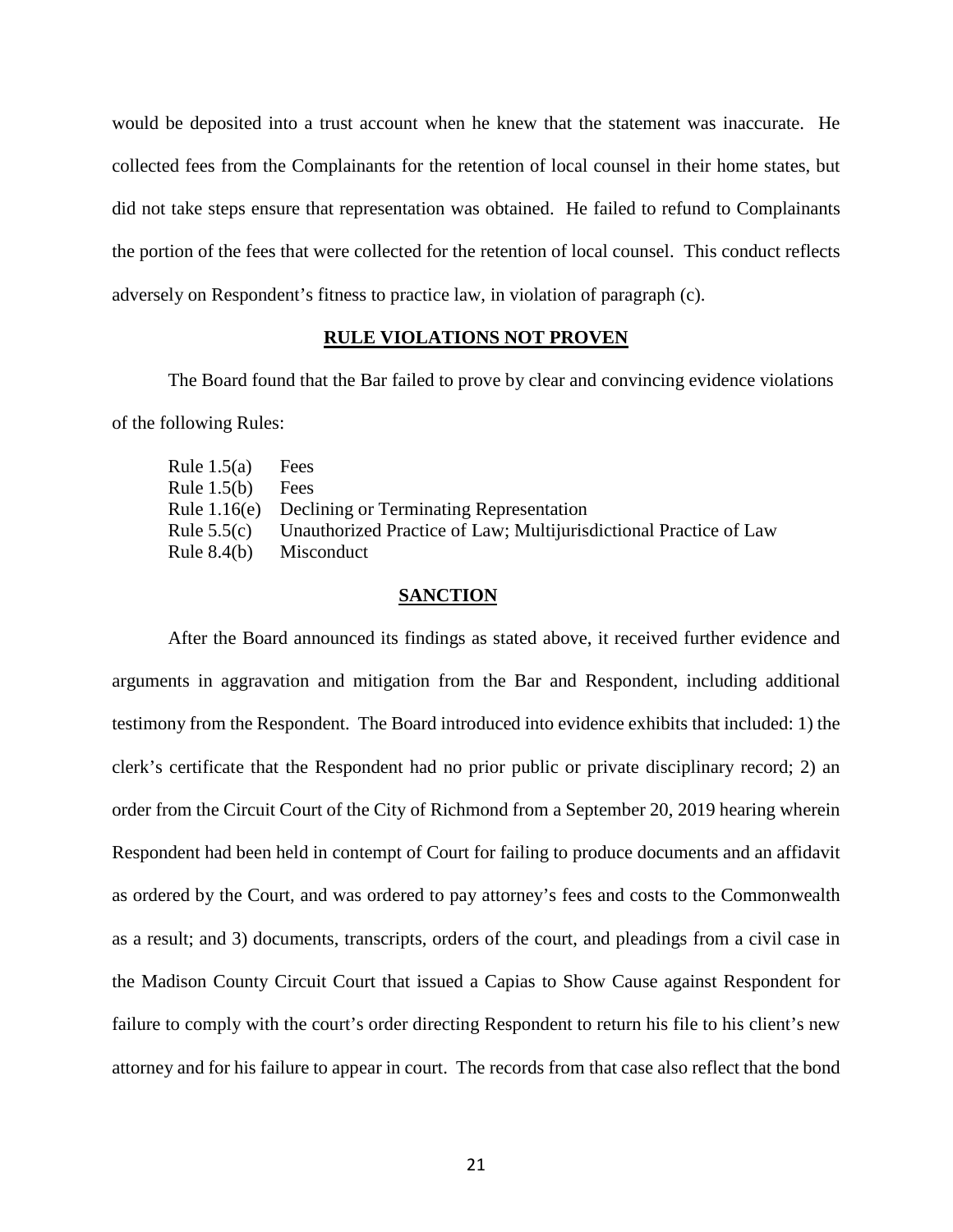on the Capias had been revoked for Respondent's failure to appear, resulting in the issuance of a second Capias to Show Cause directing that the Respondent be held without bond.

The Board then recessed to deliberate. In its deliberation, the Board considered Respondent's misconduct as a violation of his ethical duty to his clients, the complainants, and his duty to the legal profession. The Board also considered the aggravating and mitigating factors outlined in the ABA's Standard for Imposing Lawyer Sanctions. As aggravating factors the Board found that Respondent engaged in a pattern of misconduct; he committed multiple offenses; he has refused to acknowledge the wrongful nature of his conduct; the victims of his misconduct were vulnerable; and he has been indifferent to making restitution to them. In mitigation, the Board noted Respondent's lack of a prior disciplinary record.

The Board then reconvened to announce the sanction imposed. After consideration of the evidence and arguments of counsel, the Board, by unanimous vote, ORDERED that the Respondent's license to practice law in the Commonwealth of Virginia be, and hereby is, suspended for a period of two (2) years, effective November 1, 2019.

It is further ORDERED that the Respondent must comply with the requirements of Part Six, § IV, paragraph 13-29 of the Rules of the Supreme Court of Virginia. The Respondent shall forthwith give notice by certified mail, return receipt requested, of the two (2) year suspension of his license to practice law in the Commonwealth of Virginia, to all clients for whom he is currently handling matters and to all opposing attorneys and presiding judges in pending litigation. The Respondent shall also make appropriate arrangements for the disposition of matters then in his care in conformity with the wishes of his clients. Respondent shall give such notice within fourteen (14) days of the effective date of November 1, 2019 and make such arrangements as are required herein within forty-five (45) days of the effective date of the suspension. The Respondent shall